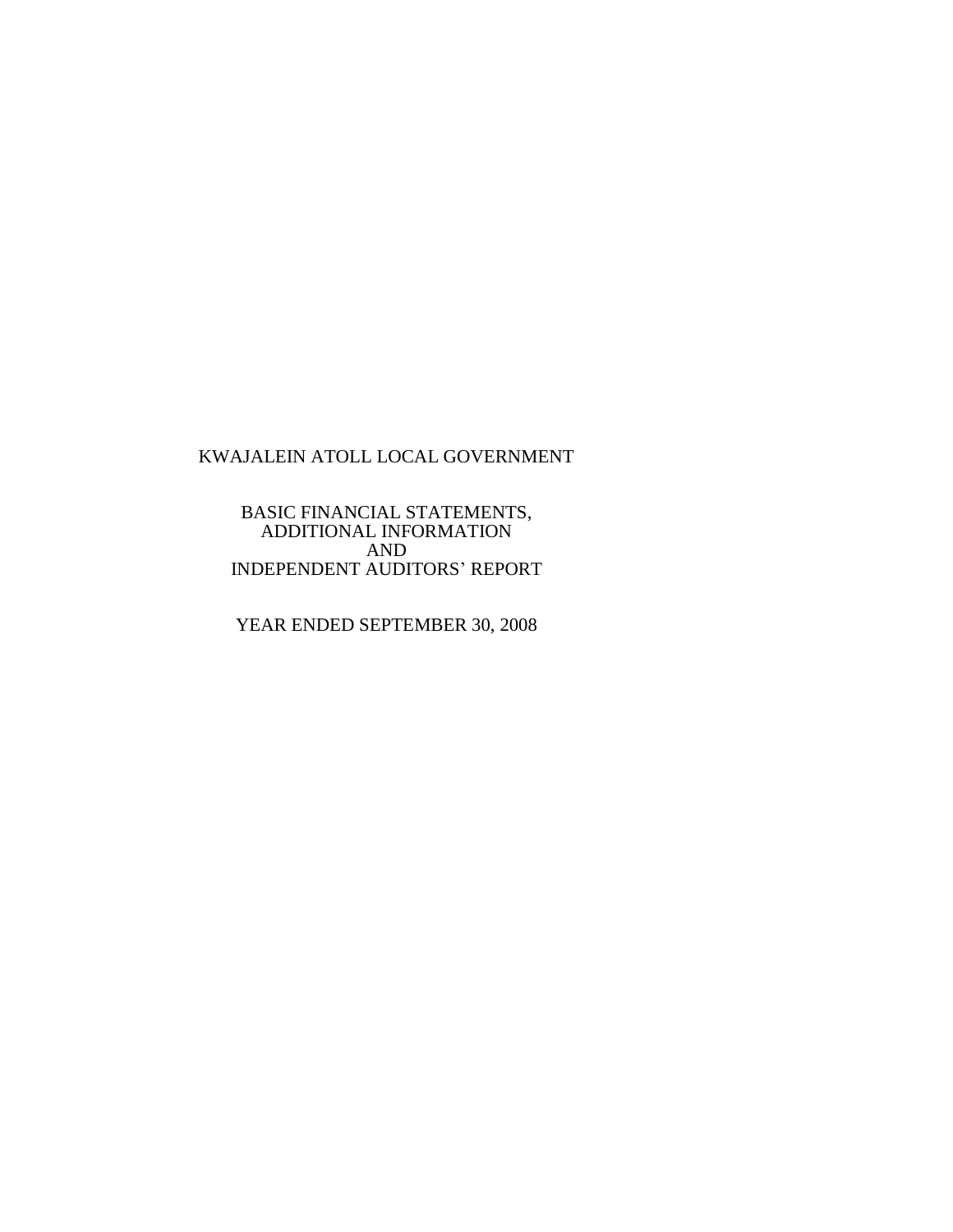

Deloitte & Touche LLC P.O. Box 500308 Saipan, MP 96950-0308 USA

Tel: +1 670 322 7337/0860/0861 Fax: +1 670 322 7340 www.deloitte.com

## INDEPENDENT AUDITORS' REPORT

The Honorable Interim Mayor Card Subillie Kwajalein Atoll Local Government:

We were engaged to audit the accompanying financial statements of the governmental activities and the general fund of the Kwajalein Atoll Local Government (KALGOV) as of and for the year ended September 30, 2008, which collectively comprise the basic financial statements of KALGOV's primary government. These financial statements are the responsibility of the management of KALGOV.

Because of inadequacies in the accounting records, detailed records regarding receivables and liabilities of the governmental activities and the general fund, and underlying supporting documentation evidencing the validity of revenues and expenditures/expenses, have not been maintained and certain supporting data were not made available for our engagement. Therefore, we were not able to satisfy ourselves about the amount at which receivables, liabilities, revenues and expenditures/expenses are recorded for the governmental activities and the general fund as of and for the year ended September 30, 2008.

While detailed property records exist for items obtained during the year ended September 30, 2008, prior-year records and supporting data were not made available for our engagement concerning the underlying costs for capital assets recorded by the governmental activities or the bases supporting such costs. Therefore, we are not able to satisfy ourselves about the amounts at which capital assets and related accumulated depreciation are recorded for the governmental activities in the accompanying statement of net assets at September 30, 2008, and the amount of depreciation expense for the year then ended.

Because of the significance of the matters discussed in the second and third paragraphs above, the scope of our work was not sufficient to enable us to express, and we do not express, an opinion on the respective financial statements of the governmental activities and the general fund.

The Management's Discussion and Analysis, on pages 3 through 5, as well as the Schedule of Revenues, Expenditures, and Changes in Deficit - Budget and Actual - General Fund and notes thereto, on pages 18 and 19, are not a required part of the basic financial statements but are supplementary information required by the Governmental Accounting Standards Board (GASB). This information is the responsibility of the management of KALGOV. We have applied certain limited procedures, which consisted principally of inquiries of management regarding the methods of measurement and presentation of the required supplementary information. However, we did not audit such information and we do not express an opinion on it. As a result of these limited procedures, we believe that the Management's Discussion and Analysis is not in conformity with guidelines established by GASB because it does not discuss significant events, current year results in comparison with prior year, an analysis of the overall financial position and results of operations or a budgetary discussion.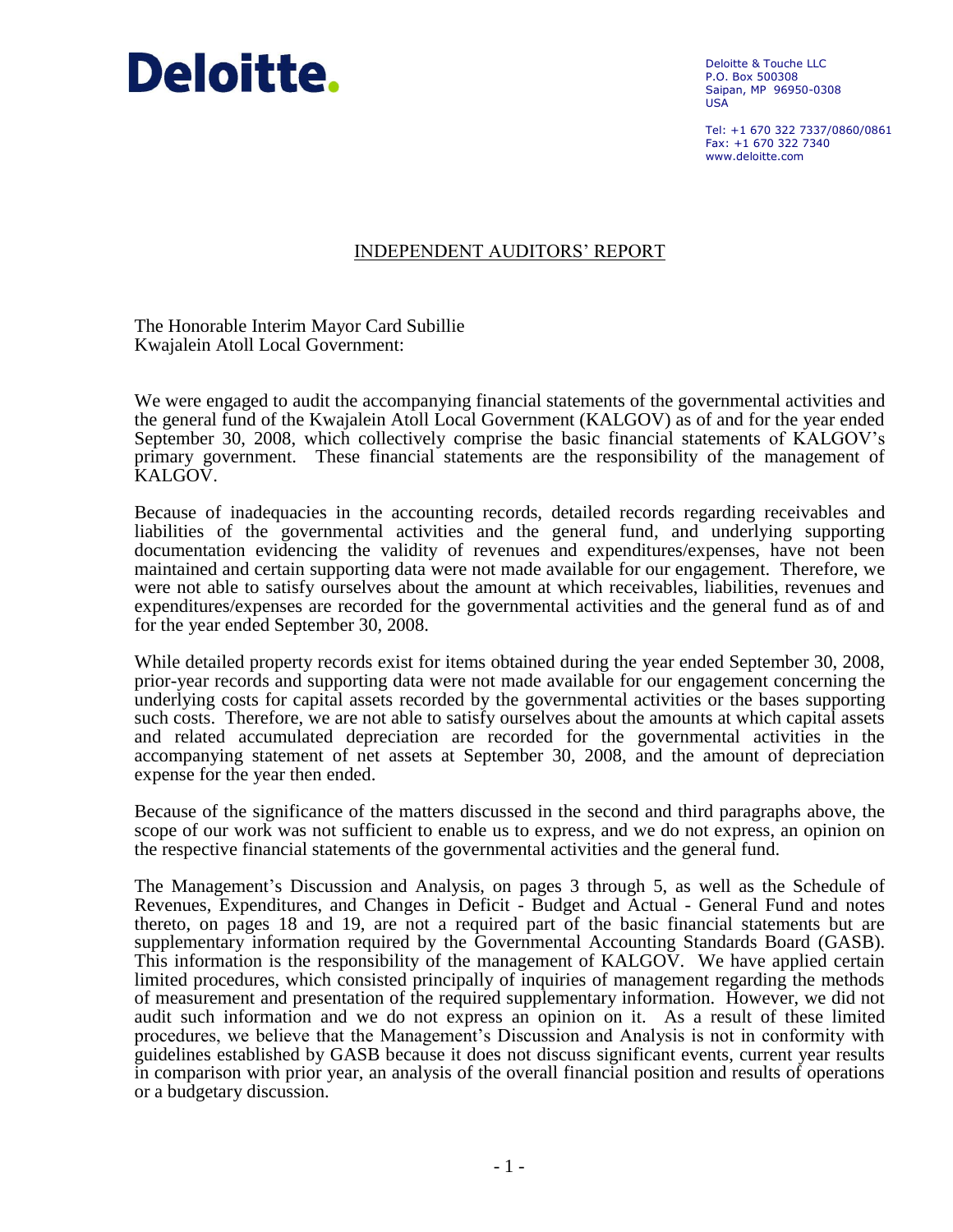The Other Supplementary Information, on pages 20 through 24, which is also the responsibility of the management of KALGOV, is presented for the purpose of additional analysis and is not a required part of the basic financial statements of KALGOV. Because of the significance of the matters discussed in the second paragraph above, the scope of our work was not sufficient to enable us to express, and we do not express, an opinion on the supplementary information in relation to the basic financial statements taken as a whole.

In accordance with *Government Auditing Standards,* we have also issued our report dated July 6, 2015, on our consideration of KALGOV's internal control over financial reporting and our tests of its compliance with certain provisions of laws, regulations, contracts, and grant agreements and other matters. The purpose of that report is to describe the scope of our testing of internal control over financial reporting and compliance and the results of that testing, and not to provide an opinion on internal control over financial reporting or on compliance. That report is an integral part of an audit performed in accordance with *Government Auditing Standards* and should be considered in assessing the results of our engagement to audit.

Deloite 1 Touche LC

July 6, 2015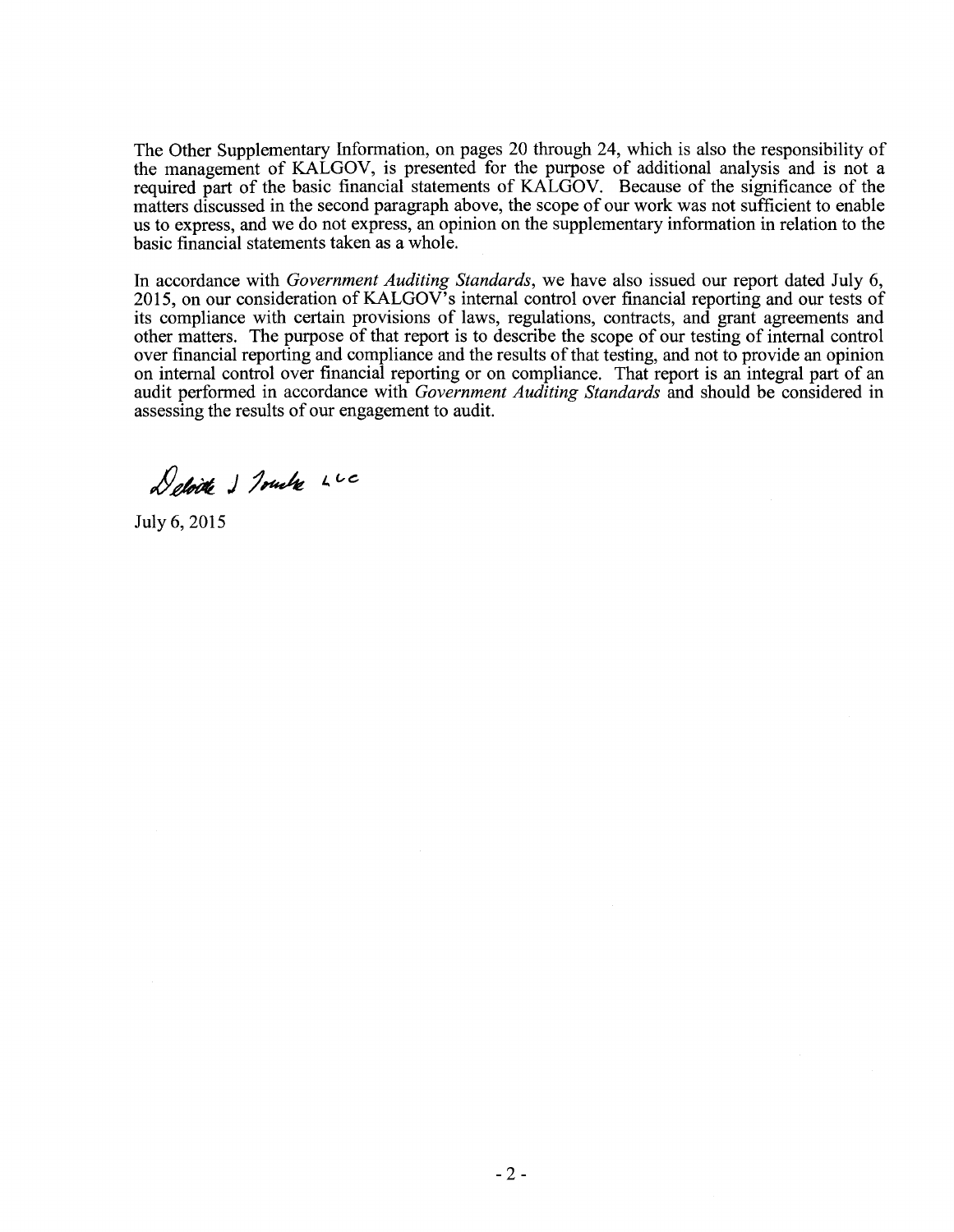

# **Kwajalein Atoll Local Government OFFICE OF THE MAYOR**

P.O. Box 5220 Ebeye, Marshall Islands MH 96970 Tel (692) 329-8008 · Cel (692) 235-1207 · Fax (692) 329-3711 Email: kwajgov@yahoo.com

### MANAGEMENT'S DISCUSSION AND ANALYSIS Year Ended September 30, 2008

This section presents the Management's Discussion and Analysis (MD&A) of the Kwajalein Atoll Local Government's (KALGOV) financial status and performance encompassing the fiscal year ended September 30, 2008. Please read it in conjunction with KALGOV's financial statements, which follows this section. Fiscal year 2007 comparative information has been included where appropriate for comparative purposes. The accounting firm of Deloitte & Touche was engaged to audit KALGOV's financial statements in accordance with *Government Auditing Standards.* 

#### Introductory Section

KALGOV was established pursuant to Public Law 1981-2, The Local Government Act of the Republic of the Marshall Islands and operates under the Constitution of The Kwajalein Atoll Local Government.

#### Overview of the Financial Statements

KALGOV's financial transactions and subsequent statements are prepared in accordance with accounting principles generally accepted in the United States of America and standards mandated by the Governmental Accounting Standards Board, as applicable to governmental entities.

KALGOV operates on an accrual basis wherein revenues are recognized when earned, not when received and expenses are recorded when incurred, not when paid. Grants and similar items are recognized as revenues as soon as all eligibility requirements imposed by the provider have been met. Capital assets are recorded at historical cost or estimated historical cost and are depreciated using the straight-line method. Contributed capital assets are recorded at estimated fair market value at the date of donation. Further information is provided in the footnotes of the accompanying financial statements.

The financial statements of this report consist of the MD&A, the basic financial statements, and notes to the financial statements. The basic financial statements consist of the Governmental Funds Balance Sheet/Statement of Net Assets and the Statement of Governmental Fund Revenues, Expenditures and Changes in Fund Balance/Statement of Activities.

KALGOV uses one governmental fund to report on its financial position and results of operations. KALGOV presents a balance sheet and a statement of revenues, expenditures and changes in fund balances for its governmental fund.

The Statement of Net Assets and the Statement of Activities report information on all nonfiduciary activities of KALGOV.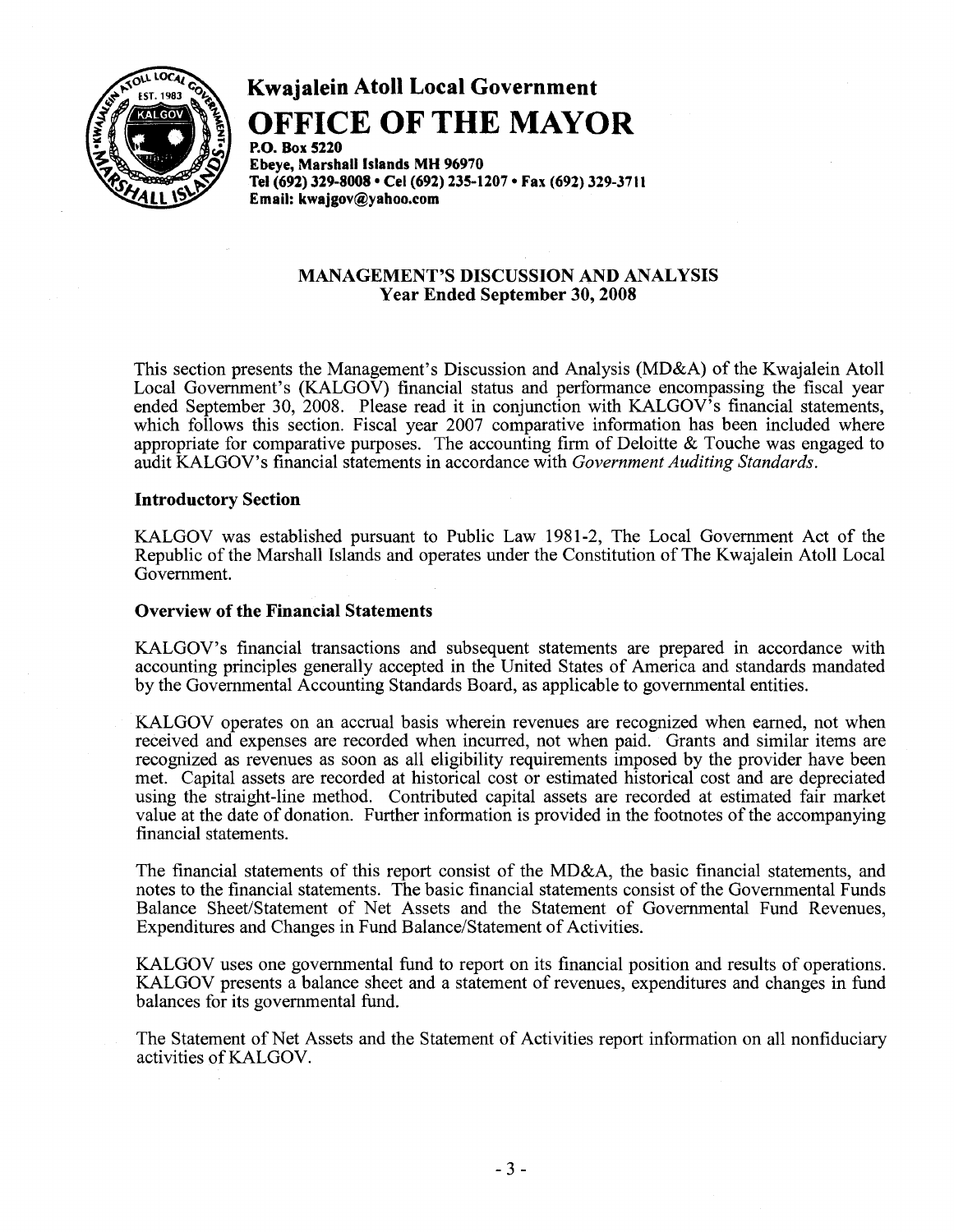A condensed Governmental Funds Balance Sheet/Statement of Net Assets as of September 30, 2008 follows with comparative information as of September 30, 2007:

|                                                           |              | 2008                              | 2007         |                            |
|-----------------------------------------------------------|--------------|-----------------------------------|--------------|----------------------------|
|                                                           | General Fund | Statement of<br><b>Net Assets</b> | General Fund | Statement of<br>Net Assets |
| Current and other assets<br>Capital assets                | \$<br>8,801  | \$<br>8,801<br>16,478             | \$<br>32,276 | \$<br>32,276<br>27,986     |
| Total assets                                              | \$<br>8,801  | \$<br>25,279                      | $$ -32,276$  | 60,262<br>\$               |
| Long-term liabilities<br>Other liabilities                | \$<br>90,420 | \$<br>277,545<br>9,004,981        | \$<br>69,060 | \$<br>269,657<br>8,345,847 |
| Total liabilities                                         | 90,420       | 9,282,526                         | 69,060       | 8,615,504                  |
| Fund deficit:<br>Unreserved                               | (81,619)     |                                   | (36,784)     |                            |
| Total liabilities and fund balances                       | \$<br>8,801  |                                   | $$ -32,276$  |                            |
| Net assets:<br>Invested in capital assets<br>Unrestricted |              | 16,478<br>(9,273,725)             |              | 27,986<br>(8,583,228)      |
| Total net assets                                          |              | \$ (9,257,247)                    |              | \$ (8,555,242)             |

A condensed Statement of Governmental Fund Revenues, Expenditures and Changes in Fund Balance/Statement of Activities for the year ended September 30, 2008 follows with comparative information for the year ended September 30, 2007:

#### **Statements of Governmental Fund Revenues, Expenditures and Changes in Fund Balance/ Statements of Activities**

|                                               |                | 2008                       | 2007            |                            |  |
|-----------------------------------------------|----------------|----------------------------|-----------------|----------------------------|--|
|                                               | General Fund   | Statement of<br>Net Assets | General Fund    | Statement of<br>Net Assets |  |
| Revenues:                                     |                |                            |                 |                            |  |
| Taxes                                         | \$<br>900,857  | \$<br>900,857              | \$<br>996,996   | \$<br>996,996              |  |
| Grants and contributions                      | 22,577         | 22,577                     | 22,059          | 22,059                     |  |
| Other                                         | 119,348        | 119,348                    | 136,235         | 136,235                    |  |
| Total revenues                                | 1,042,782      | 1,042,782                  | 1,155,290       | 1,155,290                  |  |
| Expenditures:                                 |                |                            |                 |                            |  |
| General government                            | 403,433        | 412,738                    | 411,043         | 430,294                    |  |
| Public safety                                 | 361,982        | 369,000                    | 382,129         | 388,381                    |  |
| Public works                                  | 484,569        | 485,877                    | 489,683         | 491,548                    |  |
| Culture and recreation                        | 48,581         | 50,346                     | 46,077          | 48,437                     |  |
| Penalties and interest                        |                | 426,826                    |                 | 2,223,709                  |  |
| Contributions to component unit               |                |                            | 53,331          | 53,331                     |  |
| Total expenditures/expenses                   | 1,298,565      | 1,744,787                  | 1,382,263       | 3,635,700                  |  |
| Deficiency of revenues under expenditures     | (255, 783)     |                            | (226, 973)      |                            |  |
| Extraordinary item:                           |                |                            |                 |                            |  |
| RMI and MISSA obligations under MOU           | 210,948        |                            | 3,801,185       |                            |  |
| Change in fund deficits                       |                | (702,005)                  |                 | (2,480,410)                |  |
| Fund deficit/net assets:<br>Beginning of year | (36, 784)      | (8, 555, 242)              | (3,610,996)     | (6,074,832)                |  |
| End of year                                   | (81,619)<br>\$ | \$ (9,257,247)             | (36, 784)<br>S. | \$ (8,555,242)             |  |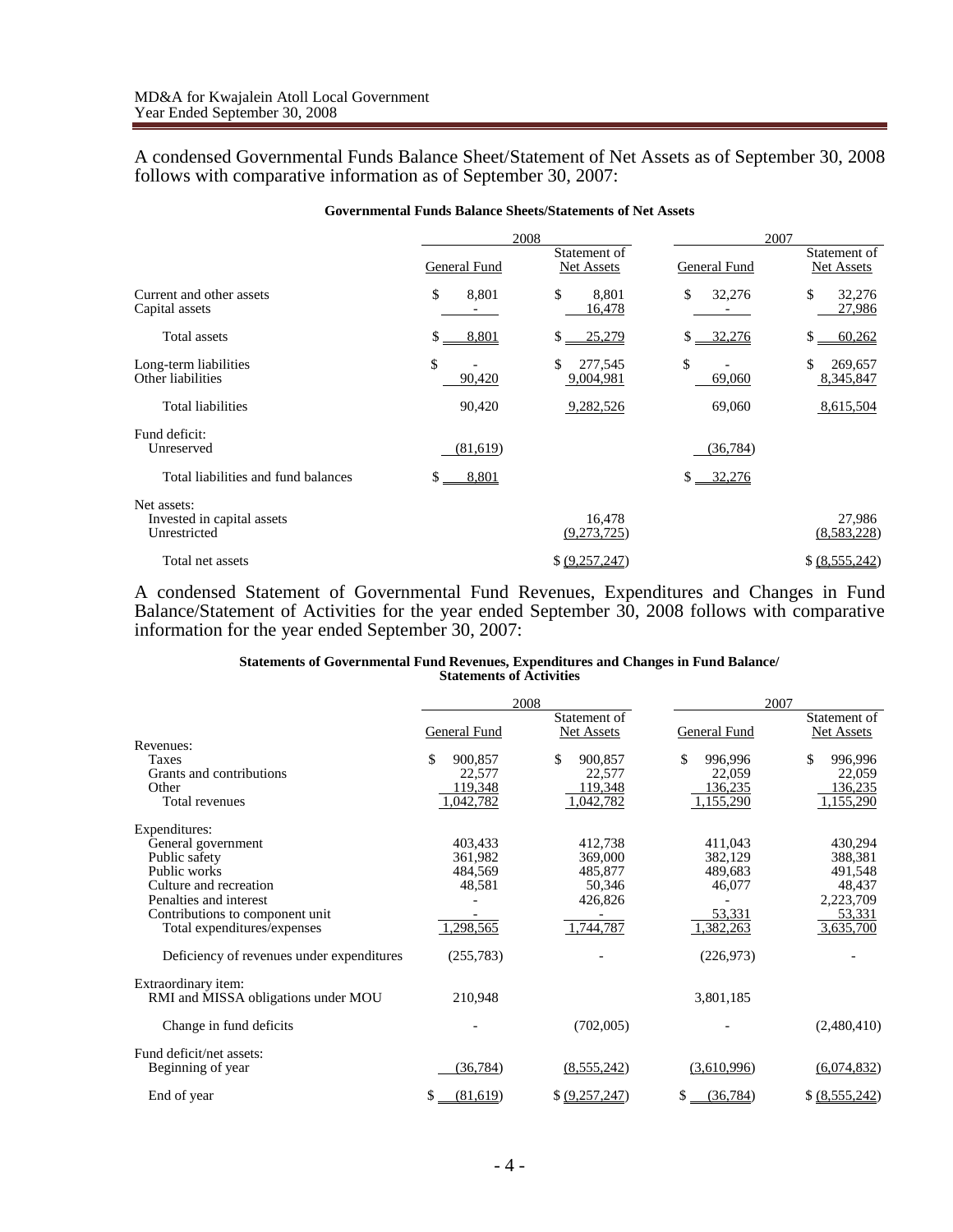## **Budget**

The Constitution of KALGOV provides for the Executive Committee to introduce to the Kwajalein Atoll Local Council (the Council) at least one set of budget estimates of revenues and expenditures and at least one appropriation ordinance for each fiscal year. In addition, actual revenues were less than final estimates by \$1,287,320 or 55%, while actual expenditures were less than final estimates by \$1,068,993 or 45%.

## **Capital Assets**

At September 30, 2008, KALGOV had \$16,478 invested in capital assets, net of depreciation where applicable, including equipment, furniture and fixtures and transportation equipment. See note 3 to the financial statements for more information on KALGOV's capital assets.

## **Economic Outlook**

The economic outlook of KALGOV will improve as revenue amounts go up.

## **Contacting KALGOV's Financial Management**

This financial report is designed to provide a general overview of KALGOV's finances and to demonstrate KALGOV's accountability for the money it receives. If you have questions about this report, or need additional information, please contact the Kwajalein Atoll Local Government, P.O. Box 5220, Ebeye, Marshall Islands MH 96970, or e-mail [kwajgov@yahoo.com](mailto:kwajgov@yahoo.com) or call (692) 329-8008.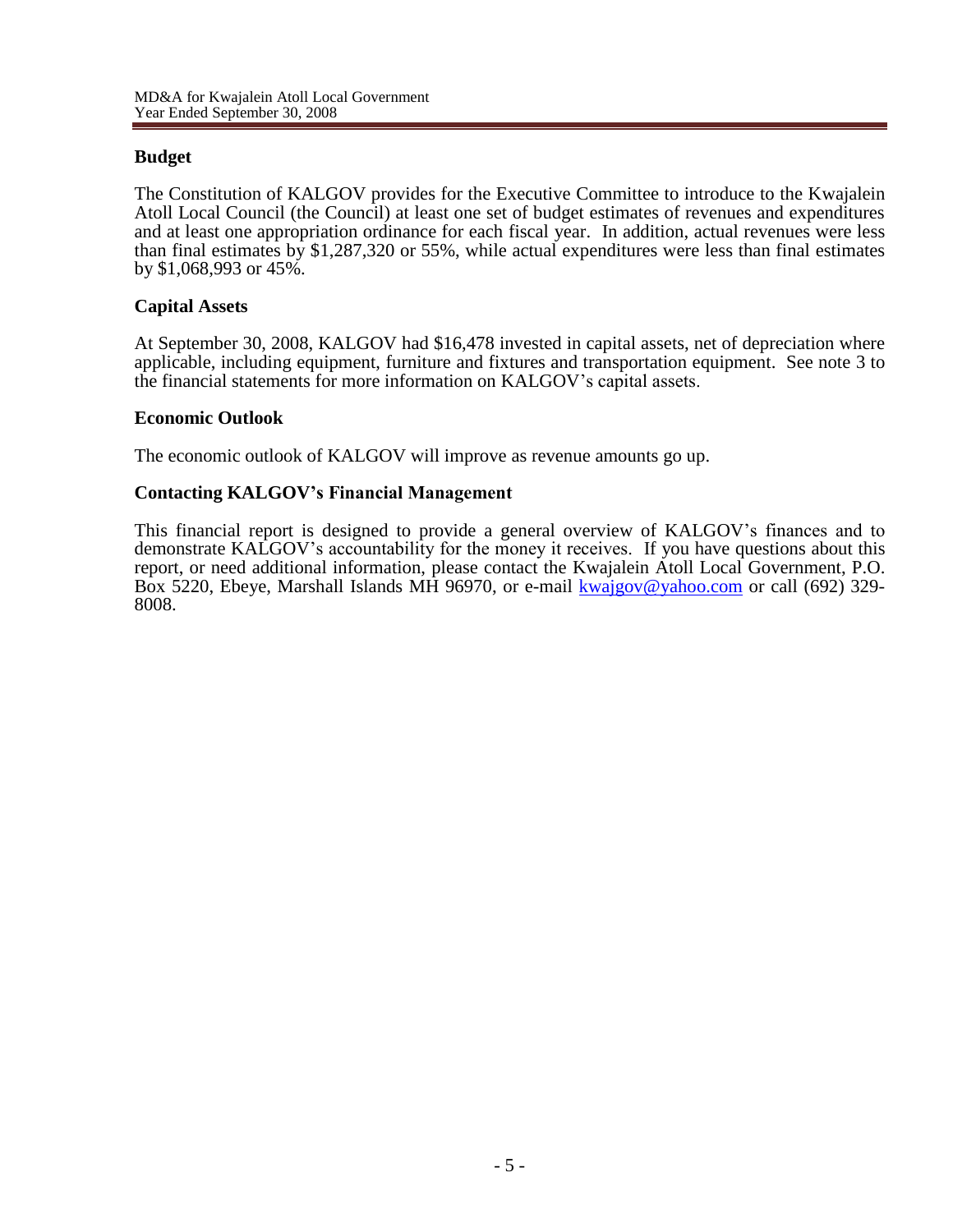#### Governmental Funds Balance Sheet/Statement of Net Assets September 30, 2008

|                                                                                                                                            | General<br>Fund           | Adjustments<br>(Note 2) | Statement of<br>Net Assets                 |
|--------------------------------------------------------------------------------------------------------------------------------------------|---------------------------|-------------------------|--------------------------------------------|
| <b>ASSETS</b>                                                                                                                              |                           |                         |                                            |
| Cash and cash equivalents<br>Other receivables, net<br>Capital assets, net of accumulated depreciation                                     | \$<br>1,835<br>6,966<br>4 | $\mathbb{S}$<br>16,478  | \$<br>1,835<br>6,966<br>16,478             |
| <b>Total</b> assets                                                                                                                        | \$<br>8,801               | 16,478                  | 25,279                                     |
| <b>LIABILITIES</b>                                                                                                                         |                           |                         |                                            |
| Accounts payable<br>Other liabilities and accruals<br>Withholding taxes payable<br>Social security taxes payable<br>Long-term liabilities: | \$<br>28,335<br>62,085    | 2,760,123<br>6,154,438  | 28,335<br>62,085<br>2,760,123<br>6,154,438 |
| Compensated absences payable                                                                                                               |                           | 277,545                 | 277,545                                    |
| <b>Total liabilities</b>                                                                                                                   | 90,420                    | 9,192,106               | 9,282,526                                  |
| Contingencies                                                                                                                              |                           |                         |                                            |
| <b>FUND DEFICIT/NET ASSETS</b>                                                                                                             |                           |                         |                                            |
| Fund deficit:<br>Unreserved                                                                                                                | (81,619)                  | 81,619                  |                                            |
| Total fund deficit                                                                                                                         | (81,619)                  | 81,619                  |                                            |
| Total liabilities and fund deficit                                                                                                         | \$<br>8,801               |                         |                                            |
| Net assets:<br>Invested in capital assets<br>Unrestricted                                                                                  |                           | 16,478<br>(9,273,725)   | 16,478<br>(9,273,725)                      |
| Total net assets                                                                                                                           |                           | (9,257,247)<br>\$       | \$<br>(9,257,247)                          |

See accompanying notes to financial statements.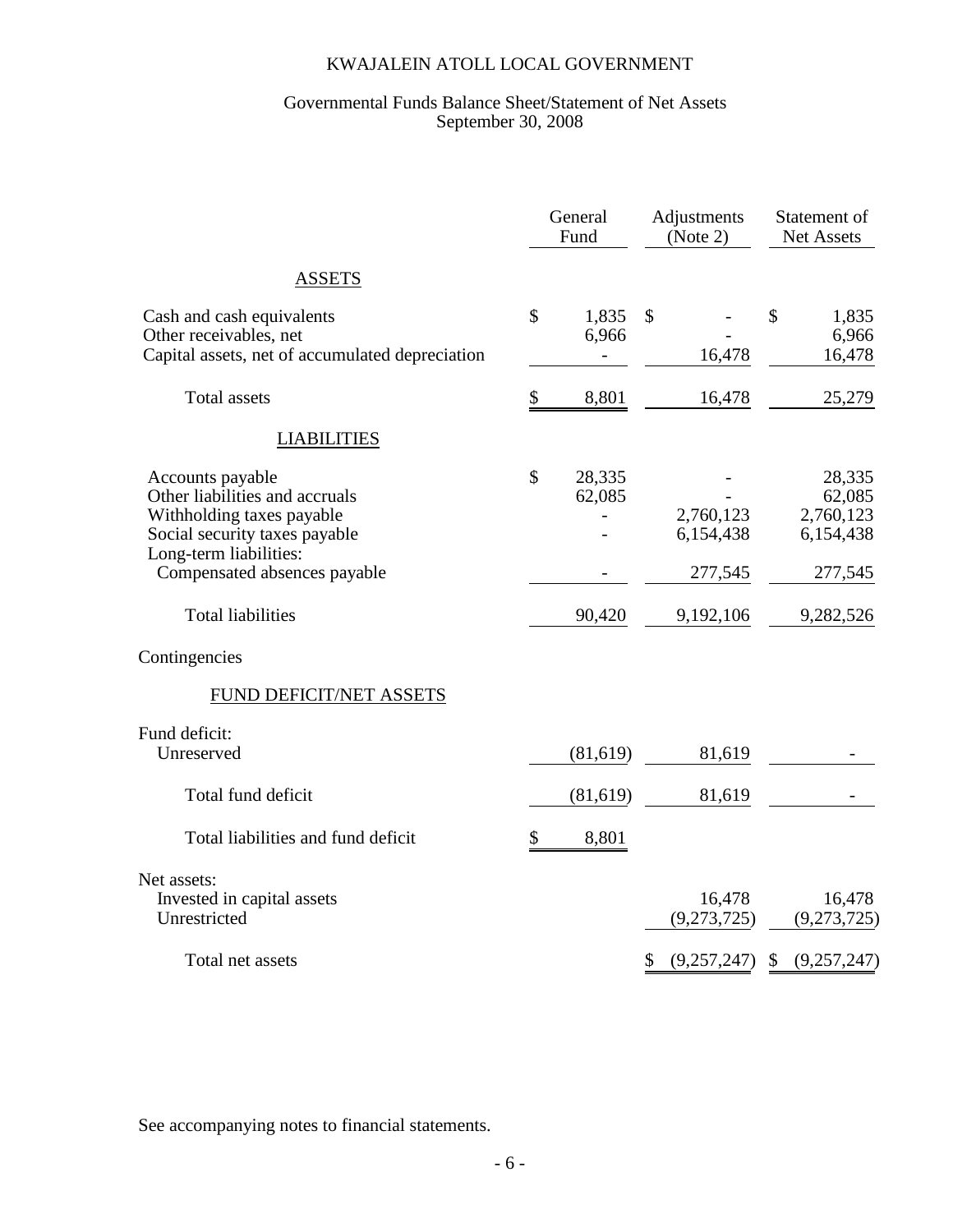#### Statement of Governmental Fund Revenues, Expenditures and Changes in Fund Deficit/Statement of Activities Year Ended September 30, 2008

|                                                            | General<br>Fund |            | Adjustments<br>(Note 2) | Statement of<br>Activities |
|------------------------------------------------------------|-----------------|------------|-------------------------|----------------------------|
| Revenues:                                                  |                 |            |                         |                            |
| Taxes:                                                     |                 |            |                         |                            |
| Property                                                   | $\mathcal{S}$   | 632,105    | \$                      | \$<br>632,105              |
| Excise                                                     |                 | 268,752    |                         | 268,752                    |
| Grants and contributions:                                  |                 |            |                         |                            |
| Operating                                                  |                 | 22,577     |                         | 22,577                     |
| Fees and other                                             |                 | 99,741     |                         | 99,741                     |
| Other                                                      |                 | 19,607     |                         | 19,607                     |
| Total revenues                                             |                 | 1,042,782  |                         | 1,042,782                  |
| Expenditures/expenses:                                     |                 |            |                         |                            |
| General government                                         |                 | 403,433    | 9,305                   | 412,738                    |
| Public works                                               |                 | 484,569    | 1,308                   | 485,877                    |
| MISSA penalties and interest                               |                 |            | 401,870                 | 401,870                    |
| Public safety                                              |                 | 361,982    | 7,018                   | 369,000                    |
| Culture and recreation                                     |                 | 48,581     | 1,765                   | 50,346                     |
| RMI penalties and interest                                 |                 |            | 24,956                  | 24,956                     |
| Total expenditures/expenses                                |                 | 1,298,565  | 446,222                 | 1,744,787                  |
| Deficiency of revenues under expenditures                  |                 | (255, 783) | 255,783                 |                            |
| Extraordinary item:<br>RMI and MISSA obligations under MOU |                 | 210,948    |                         |                            |
| Changes in fund deficits                                   |                 |            | (702,005)               | (702,005)                  |
| Fund deficit/net assets:<br>Beginning of the year          |                 | (36, 784)  |                         | (8, 555, 242)              |
| End of the year                                            | \$              | (81,619)   | \$                      | \$ (9,257,247)             |

See accompanying notes to financial statements.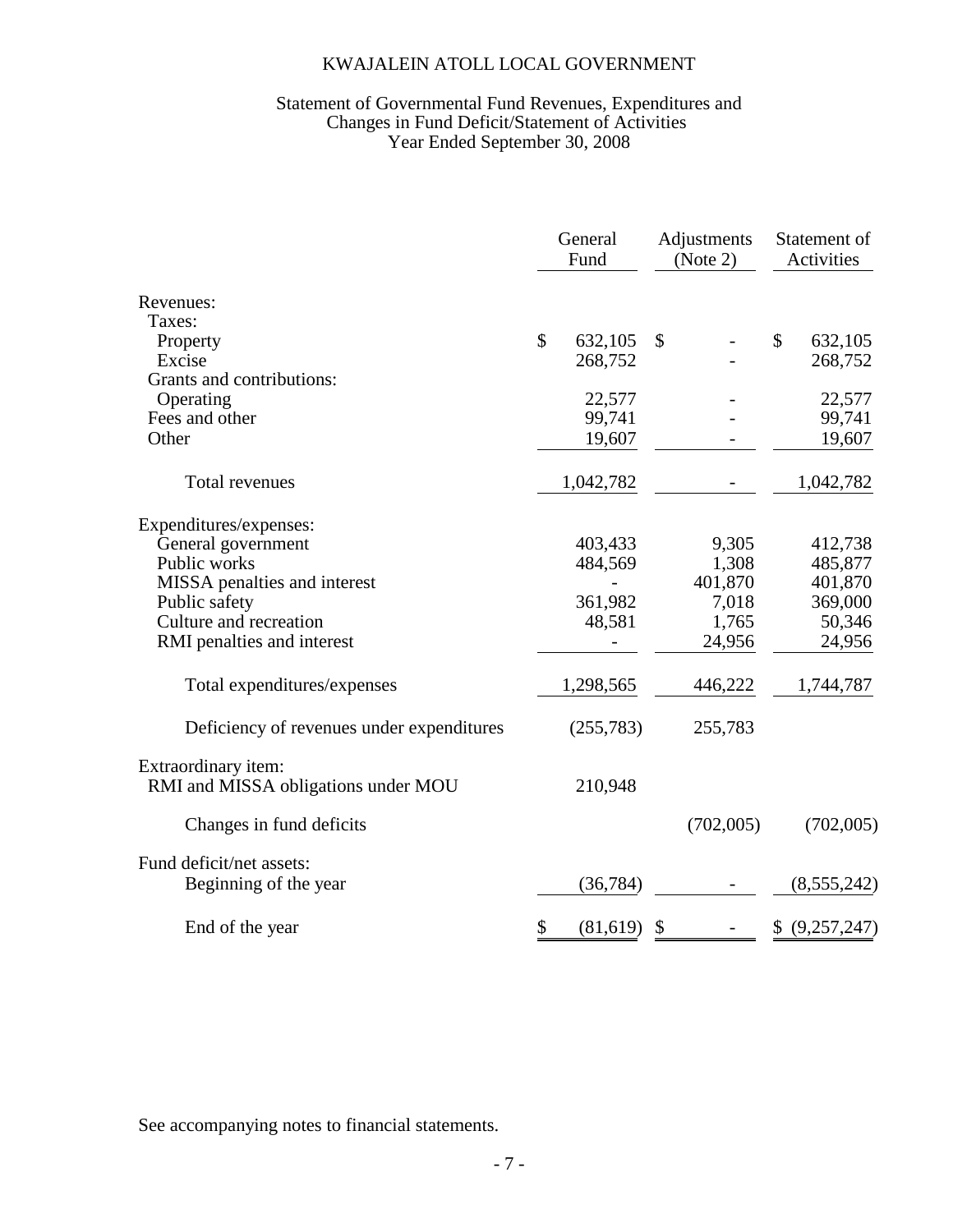Notes to Financial Statements September 30, 2008

#### (1) Reporting Entity

The Kwajalein Atoll Local Government (KALGOV) was established pursuant to Public Law 1981-2, The Local Government Act of the Republic of the Marshall Islands and operates under the Constitution of the Kwajalein Atoll Local Government.

#### (2) Summary of Significant Accounting Policies

The accompanying basic financial statements of KALGOV have been prepared in accordance with accounting principles generally accepted in the United States of America (GAAP). The Governmental Accounting Standards Board (GASB) is the recognized standard-setting body for establishing governmental accounting and financial reporting principles. The more significant of KALGOV's accounting policies are described below.

#### Government-Wide Financial Statements

The Statement of Net Assets and the Statement of Activities report information on all nonfiduciary activities of KALGOV.

Primary government activities are defined as either governmental or business-type activities. Governmental activities, which normally are supported by taxes, intergovernmental revenues and other non-exchange revenues, are reported separately from business-type activities, which rely to a significant extent on fees charged to external parties for goods or services.

The Statement of Net Assets presents KALGOV's nonfiduciary assets and liabilities, with the difference reported as net assets. Net assets are reported in three categories:

- Invested in capital assets consists of capital assets, net of accumulated depreciation plus construction or improvement of those assets.
- Restricted net assets result when constraints placed on net asset use are either externally imposed by creditors, grantors, contributors, and the like, or imposed by law through enabling legislation. KALGOV has no restricted net assets at September 30, 2008.
- Unrestricted net assets consist of net assets, which do not meet the definition of the two preceding categories. Unrestricted net assets often are designated (for example, internally restricted), to indicate that management does not consider them to be available for general operations. They often have resources that are imposed by management, but can be removed or modified.

The degrees to which direct expenses of given functions or segments are offset by program revenues are described as follows:  $\overline{O}$  at  $\overline{O}$  and  $\overline{O}$  and  $\overline{O}$ 

| Functions/Programs           | Expenses    | Charges for<br>Services | <b>Operating</b><br>Grants and<br>Contributions | Contributions | Capital<br>Grants and | Net Expenses<br>Primary<br>Government |
|------------------------------|-------------|-------------------------|-------------------------------------------------|---------------|-----------------------|---------------------------------------|
| Governmental activities:     |             |                         |                                                 |               |                       |                                       |
| General government           | 412,738     | 81,029                  | 22.577                                          | S             |                       | (309, 132)                            |
| Public safety                | 369,000     |                         |                                                 |               |                       | (369,000)                             |
| Public works                 | 485,877     | 18.712                  |                                                 |               |                       | (467, 165)                            |
| Culture and recreation       | 50.346      |                         |                                                 |               |                       | (50, 346)                             |
| MISSA penalties and interest | 401,870     |                         |                                                 |               |                       | (401, 870)                            |
| RMI penalties and interest   | 24,956      |                         |                                                 |               |                       | (24,956)                              |
|                              | \$1,744,787 | 99,741                  | 22,577                                          |               |                       | \$(1,622,469)                         |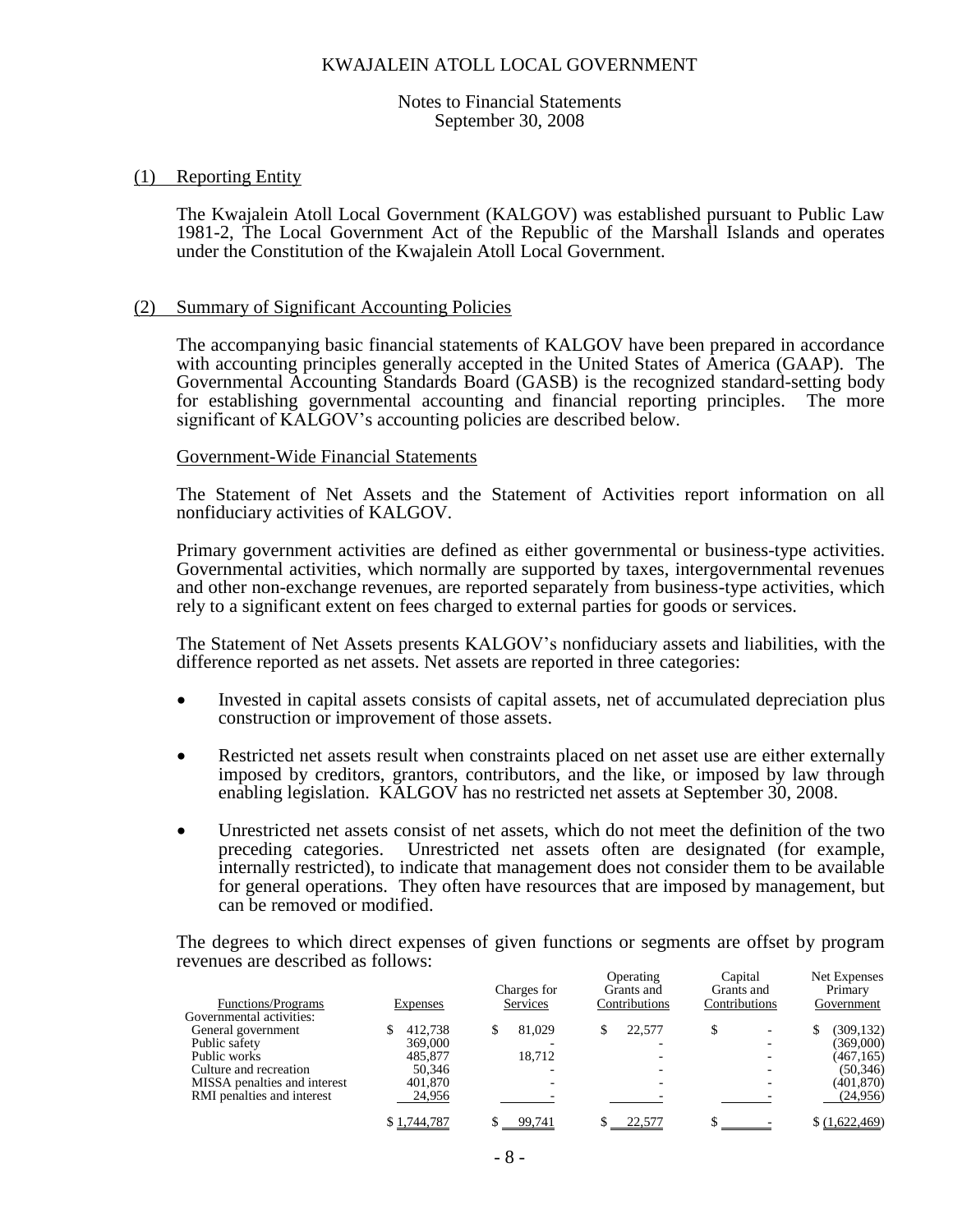#### Notes to Financial Statements September 30, 2008

#### (2) Summary of Significant Accounting Policies, Continued

#### Government-Wide Financial Statements, Continued

Direct expenses are those that are clearly identifiable within a specific function. Program revenues include charges to customers or applicants who purchase, use, or directly benefit from goods, services, or privileges that are restricted to meeting the operational or capital requirements of a particular function. Taxes and other items do not meet the definition of program revenues.

#### Fund Financial Statements

KALGOV uses one governmental fund to report on its financial position and results of operations. The operations of this fund are accounted for with a set of self-balancing accounts that comprise its assets, liabilities, fund equity, revenues and expenditures.

Separate financial statements are provided for governmental funds. KALGOV presents a balance sheet and a statement of revenues, expenditures and changes in fund deficit for its governmental fund. The ending fund deficit on the balance sheet is then reconciled to the ending governmental activities net assets.

Adjustments required to reconcile total governmental fund deficit to net assets of governmental activities in the Statement of Net Assets are as follows:

| Total fund deficit - governmental funds                                                             |                                            | (81,619)       |
|-----------------------------------------------------------------------------------------------------|--------------------------------------------|----------------|
| Add:<br>Capital assets<br>Accumulated depreciation                                                  | 159,852<br>(143, 374)                      | 16,478         |
| Less:<br>Compensated absences payable<br>Social security taxes payable<br>Withholding taxes payable | (277, 545)<br>(6, 154, 438)<br>(2,760,123) | (9,192,106)    |
| Total net assets - governmental activities                                                          |                                            | \$ (9,257,247) |

Adjustments required to reconcile net change in total governmental fund deficit to change in net assets of governmental activities in the Statement of Activities are as follows:

| Net change in fund deficit - governmental funds                                                                                                                                                                                                                             |                   | $\frac{1}{2}$ (255,783) |
|-----------------------------------------------------------------------------------------------------------------------------------------------------------------------------------------------------------------------------------------------------------------------------|-------------------|-------------------------|
| Capital outlays are reported as expenditures in governmental<br>funds. However, in the statement of activities, the cost of<br>capital assets is allocated over their estimated useful lives as<br>depreciation expense. For the current year, these amounts<br>consist of: |                   |                         |
| Capital outlays<br>Depreciation expense                                                                                                                                                                                                                                     | 3,443<br>(14,951) | (11,508)                |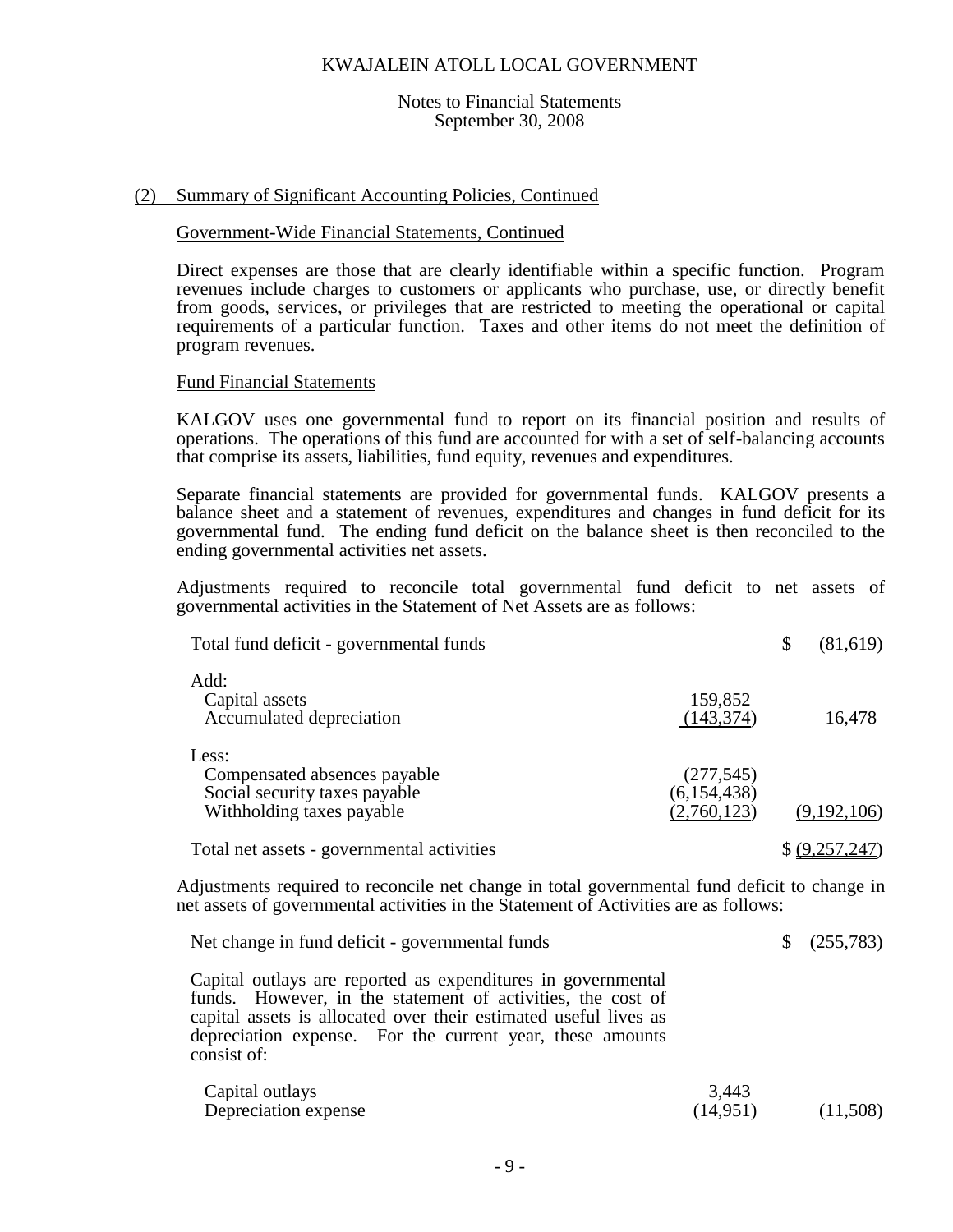#### Notes to Financial Statements September 30, 2008

#### (2) Summary of Significant Accounting Policies, Continued

#### Fund Financial Statements, Continued

Some expenses reported in the statement of activities do not require the use of current financial resources and therefore are not reported as expenditures in governmental funds. For the current year, these activities consist of:

| Increase in RMI penalties and interest<br>Increase in MISSA penalties and interest<br>Increase in compensated absences payable | (24,956)<br>(401,870)<br>(7.888) | (434,714)        |
|--------------------------------------------------------------------------------------------------------------------------------|----------------------------------|------------------|
| Change in net assets - governmental activities                                                                                 |                                  | (702,005)<br>SS. |

#### Measurement Focus and Basis of Accounting

The government-wide financial statements are reported using the economic resources measurement focus and the full accrual basis of accounting. Revenues are recorded when earned and expenses are recorded when a liability is incurred, regardless of the timing of cash flows. Grants and similar items are recognized as revenues as soon as all eligibility requirements imposed by the provider have been met.

Governmental fund financial statements account for the general governmental activities of KALGOV and are reported using the current financial resources measurement focus and the modified accrual basis of accounting. Revenues are recognized as they become susceptible to accrual; generally when they are both measurable and available. Revenues are considered to be available when they are collectible within the current period or soon enough thereafter to pay liabilities of the current period. For this purpose, KALGOV considers revenues to be available if they are collected within 60 days of the end of the current fiscal period.

Amounts reported as program revenue include 1) charges to customers or applicants for goods, services, or privileges provided, 2) operating grants and contributions, and 3) capital grants and contributions. Internally dedicated resources are reported as general revenues rather than as program revenues. General revenue is derived from taxation and other items that are not allocated to specific programs.

Unrestricted contributions and grants are recorded as revenue in the statement of revenues, expenditures, and changes in fund deficit when received (in the case of contributions) or when approved by the grantor agency (in the case of grants).

#### Cash and Cash Equivalents

Custodial credit risk is the risk that in the event of a bank failure, KALGOV's deposits may not be returned to it. Such deposits are not covered by depository insurance and are either uncollateralized or collateralized with securities held by the pledging financial institution or held by the pledging financial institution but not in the depositor-government's name. KALGOV does not have a deposit policy for custodial credit risk.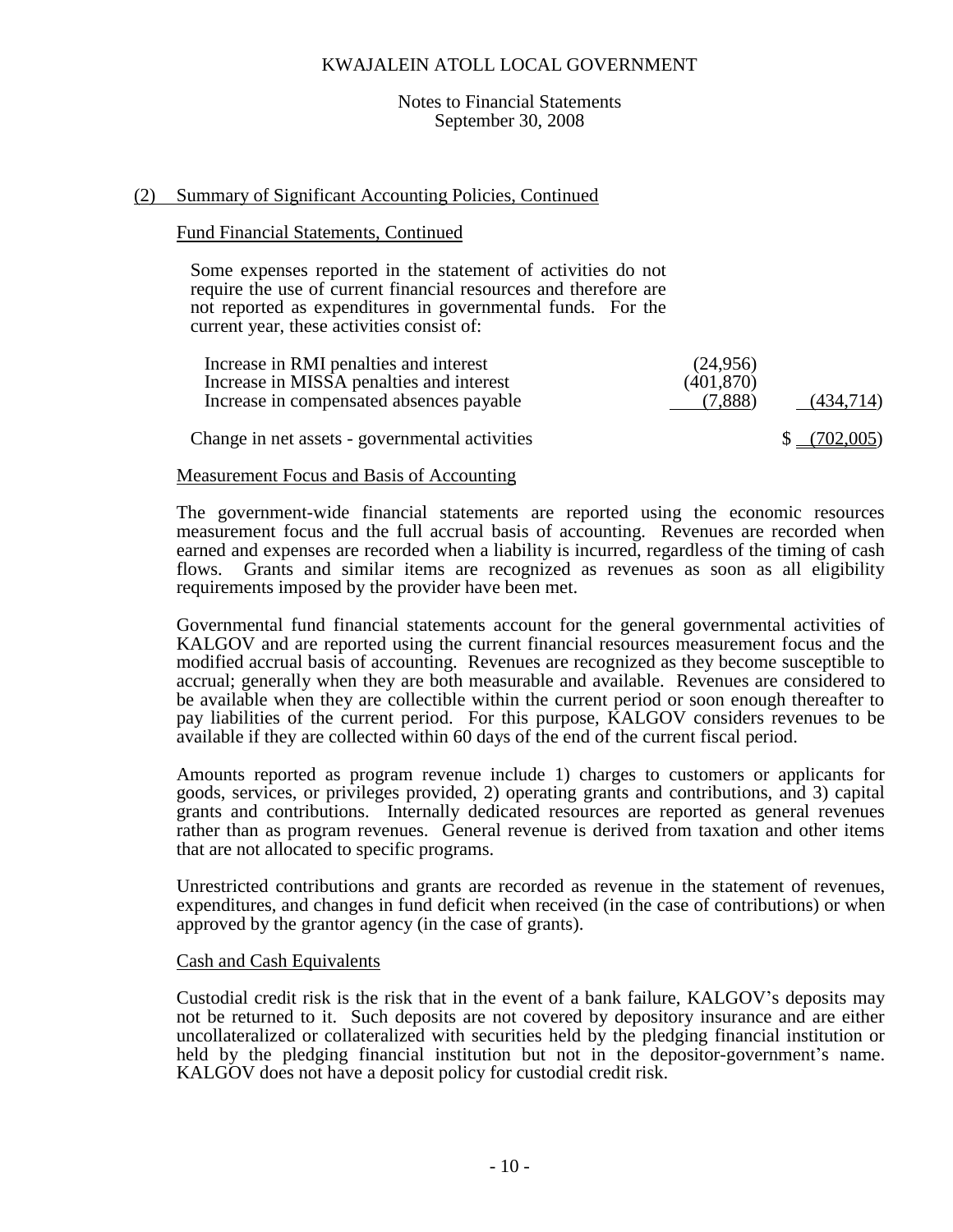#### Notes to Financial Statements September 30, 2008

#### (2) Summary of Significant Accounting Policies, Continued

#### Cash and Cash Equivalents, Continued

For purposes of the balance sheet/statement of net assets, cash and cash equivalents is defined as cash on hand, and cash held in demand accounts. As of September 30, 2008, the carrying amount of the primary government's total cash and cash equivalents was \$1,835 and the corresponding bank balance was \$17,147. Of the bank balance amount, \$51 is maintained in a financial institution subject to Federal Deposit Insurance Corporation (FDIC) insurance. KALGOV does not require collateralization of its cash deposits; therefore, deposit levels in excess of FDIC insurance coverage are uncollateralized. Accordingly, these deposits are exposed to custodial credit risk.

#### Receivables

In general, tax revenue is recognized on the government-wide financial statements, when assessed or levied and on the governmental fund financial statements to the extent that it is both measurable and available. Receivables are primarily due from businesses and individuals residing on islands within the Kwajalein Atoll. The allowance for doubtful accounts is stated at an amount that management believes will be adequate to absorb possible losses on accounts receivable that may become uncollectible based on evaluations of the collectability of these accounts and prior collection experience. The allowance is established through an allowance for doubtful accounts charged to bad debts expense. KALGOV believes the allowance amounting to \$68,099 at September 30, 2008, is adequate to absorb currently estimated bad debts in the account balance.

#### Capital Assets

Capital assets, which consist of equipment, are reported in the government-wide financial statements. Such assets, whether purchased or constructed, are recorded at historical cost or estimated historical cost. Contributed capital assets are recorded at estimated fair market value at the date of donation.

Title to the land on which KALGOV's facilities are located is held in the name of the landowner. Fair market rental value related to this property has not been assessed or recorded.

Title to the building where the Mayor's Office, the Department of Administration, the Department of Revenue and Finance and the Legal Administration are located has not been perfected in the name of KALGOV and is still held in the name of the Kwajalein Atoll Development Authority. Fair market rental value related to the building has not been assessed or recorded.

KALGOV has not developed a capitalization policy. The costs of normal maintenance and repairs that do not add to the value of assets or materially extend assets lives are not capitalized. Capital assets are depreciated using the straight-line method. When capital assets are disposed, the cost and applicable accumulated depreciation are removed from the respective accounts, and the resulting gain or loss is recorded in the statement of activities.

KALGOV has not accounted for its general fixed assets acquired before FY 2004. Management has taken the position that general fixed assets acquired before FY 2004 have a net book value of zero.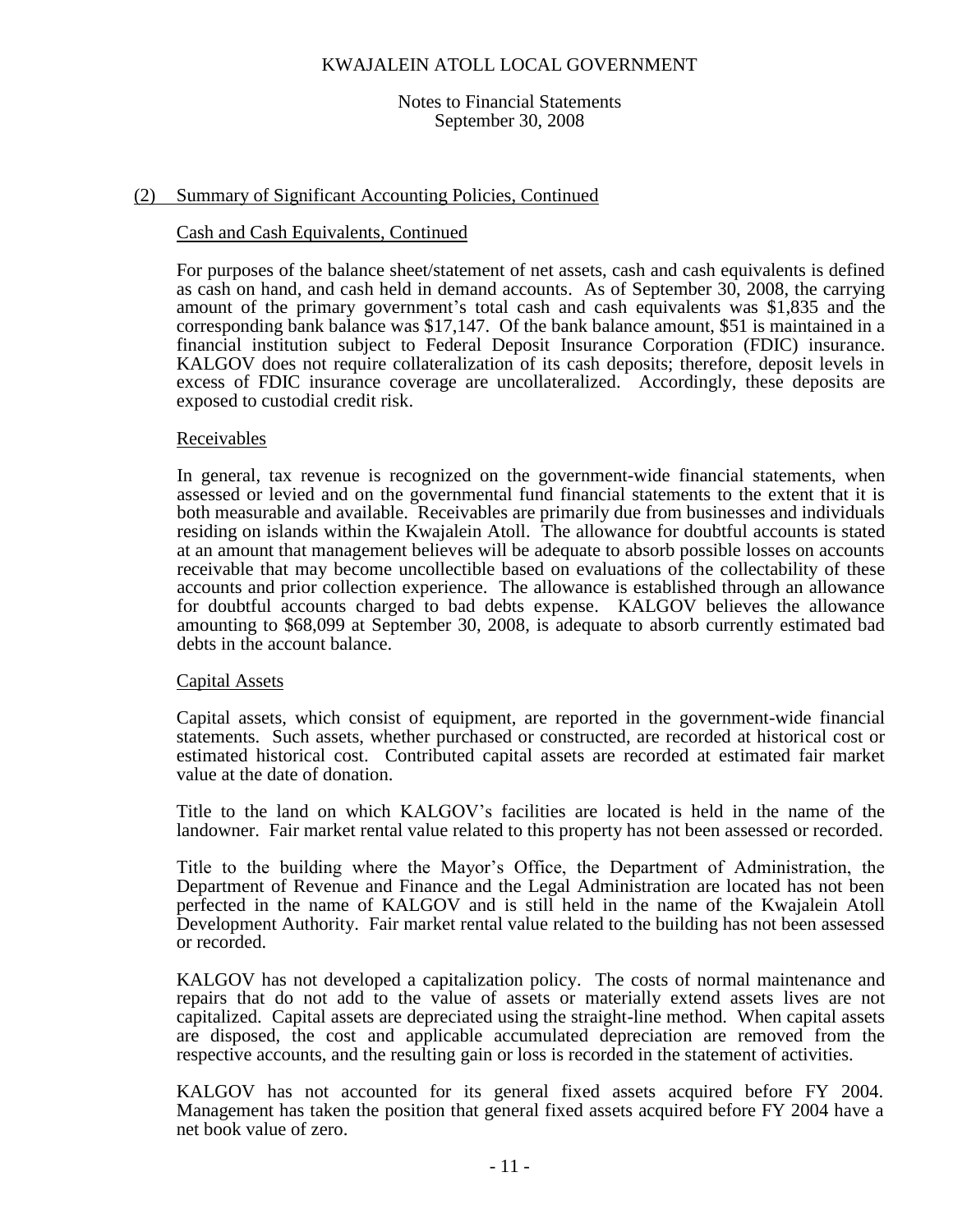#### Notes to Financial Statements September 30, 2008

### (2) Summary of Significant Accounting Policies, Continued

#### Compensated Absences

It is KALGOV's policy to permit employees to accumulate earned but unused vacation and sick pay benefits. All vacation leave benefits and a portion of sick leave benefits is accrued when incurred in the government-wide financial statements. A liability for these amounts is reported in governmental funds only if they have matured, for example, as a result of employee resignations and retirements.

Per Rule XVIII of KALGOV's personnel policy, employee vacation rates are credited at either 104, 156 or 208 hours per year, depending upon their length of service.

- 1. One-half day (4 hours) for each full bi-weekly pay period in the case of employees with less than three (3) years of service.
- 2. Three-fourths day (6) hours for each full bi-weekly pay period in the case of employees with more than three (3) years of service but less than five (5) years of service.
- 3. One (1) day (8 hours) for each full bi-weekly pay period in the case of employees with more than five (5) years of service.

The policy further sets maximum accumulation of such vacation credits at 240 hours. Thereafter, any excess shall be forfeited unless taken before the end of the calendar year in which such excess was accumulated. Upon termination, unused vacation leave will be paid to the employee.

The policy allows employees to receive a lump sum payment of one-half of their accumulated sick leave benefits upon retirement. KALGOV has accrued an estimated liability of \$167,909 at September 30, 2008, for potential future sick leave payments as a result of this policy. However, this amount is an estimate and actual payout may be materially different than estimated.

#### **Estimates**

The preparation of financial statements in conformity with GAAP requires management to make estimates and assumptions that affect the reported amounts of assets and liabilities and disclosure of contingent assets and liabilities at the date of financial statements and the reported amounts of revenues and expenditures/expenses during the reporting period. Actual results may differ from those estimates.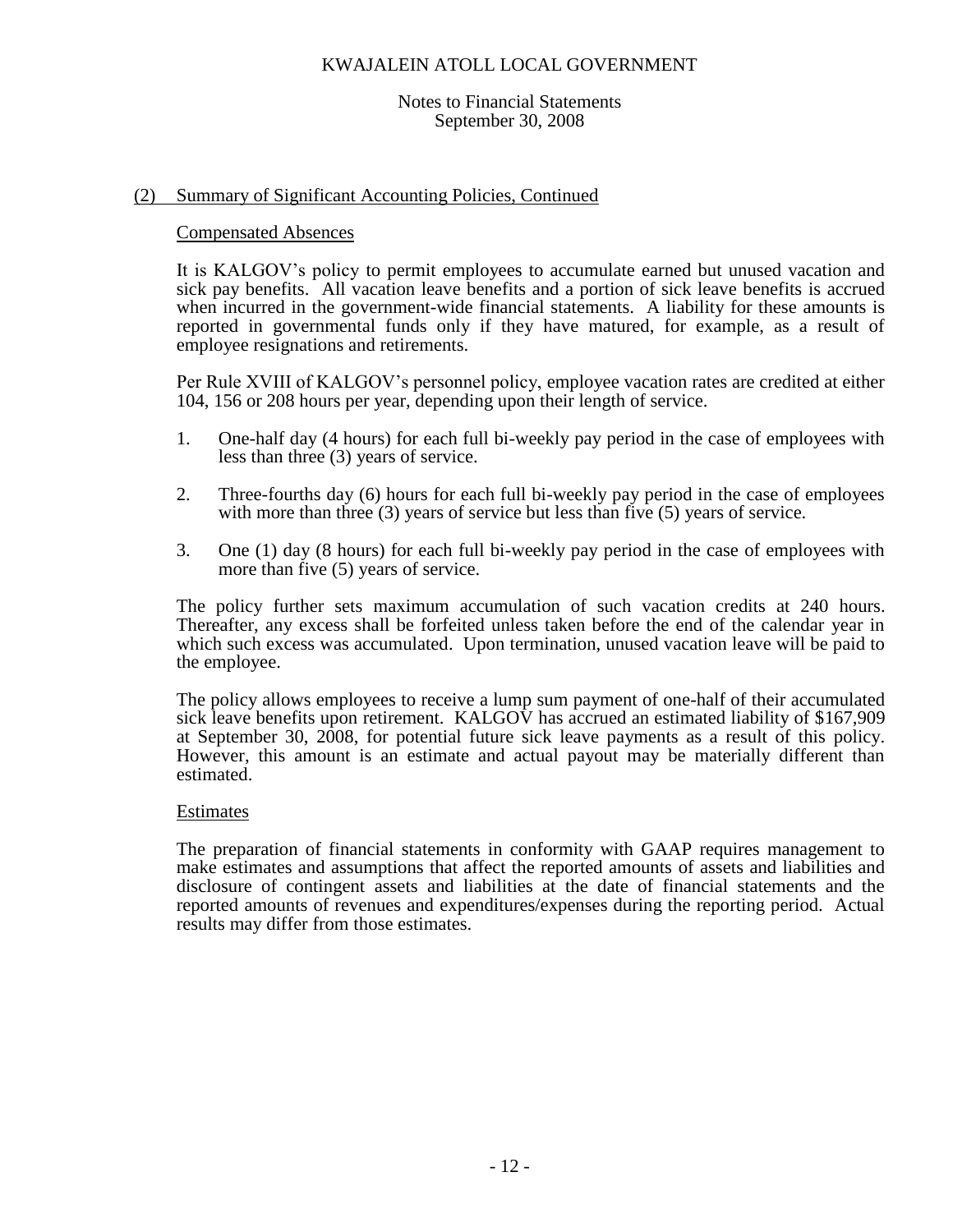Notes to Financial Statements September 30, 2008

#### (2) Summary of Significant Accounting Policies, Continued

#### New Accounting Standards

During fiscal year 2008, KALGOV implemented GASB Statement No. 43, *Financial Reporting for Postemployment Benefit Plans Other Than Pension Plans*, GASB Statement No. 48, *Sales and Pledges of Receivables and Future Revenues and Intra-Entity Transfer of Assets and Future Revenues* and GASB Statement No. 50, *Pension Disclosures an amendment of GASB Statements No. 25 and 27*. GASB Statement No. 43 establishes uniform financial reporting for other postemployment benefit plans by state and local governments. GASB Statement No. 48 establishes criteria that governments will use to ascertain whether certain transactions should be regarded as a sale or a collateralized borrowing and includes a provision that stipulates that governments should not revalue assets that are transferred between financial reporting entity components. GASB Statement No. 50 more closely aligns the financial reporting requirements for pensions with those for other post-employment benefits. The implementation of these pronouncements did not have a material effect on the accompanying financial statements.

In July 2004, GASB issued Statement No. 45, *Accounting and Financial Reporting by Employers for Post employment Benefits Other Than Pensions*. GASB Statement No. 45 establishes standards for the measurement, recognition, and display of other post employment benefits expense/expenditures and related liabilities, note disclosures, and, if applicable, required supplementary information in the financial reports of state and local governmental employers. The provisions of this statement are effective for periods beginning after December 15, 2008. Management does not believe that the implementation of this statement will have a material effect on the financial statements of KALGOV.

In December 2006, GASB issued Statement No. 49, *Accounting and Financial Reporting for Pollution Remediation Obligations*. GASB Statement No. 49 provides guidance and consistency under which a governmental entity would be required to report a liability related to pollution remediation. The provisions of this statement are effective for periods beginning after December 15, 2007. Management does not believe that the implementation of this statement will have a material effect on the financial statements of KALGOV.

In June 2007, GASB issued Statement No. 51, *Accounting and Financial Reporting for Intangible Assets*. GASB Statement No. 51 addresses whether and when intangible assets should be considered capital assets for financial reporting purposes. The provisions of this statement are effective for periods beginning after June 15, 2009. Management does not believe that the implementation of this statement will have a material effect on the financial statements of KALGOV.

In November 2007, GASB issued Statement No. 52, *Land and Other Real Estate Held as Investments by Endowments*. GASB Statement No. 52 improves the quality of financial reporting by requiring endowments to report their land and other real estate investments at fair value, creating consistency in reporting among similar entities that exist to invest resources for the purpose of generating income. The provisions of this statement are effective for periods beginning after June 15, 2008. Management does not believe that the implementation of this statement will have a material effect on the financial statements of KALGOV.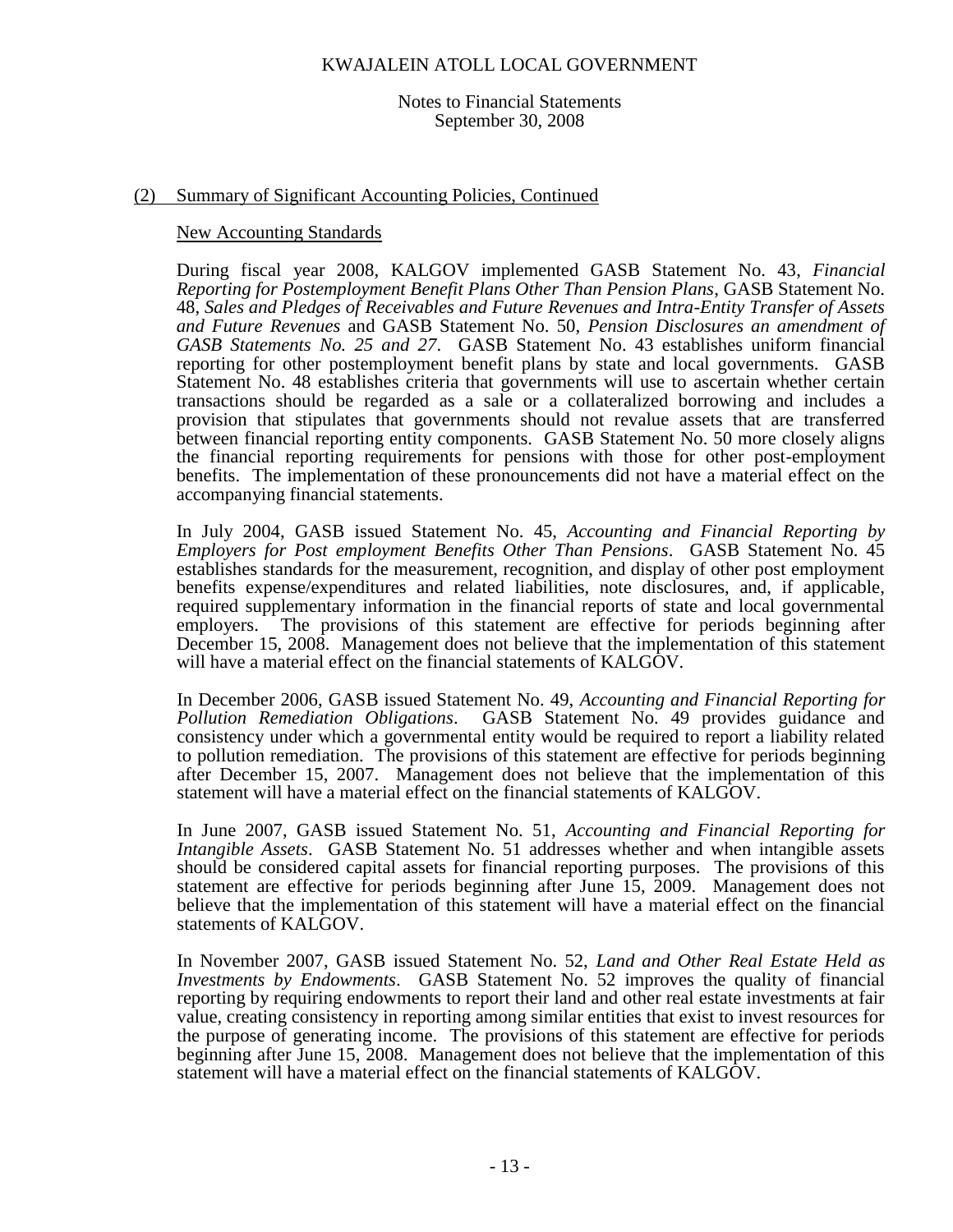#### Notes to Financial Statements September 30, 2008

#### (2) Summary of Significant Accounting Policies, Continued

#### New Accounting Standards, Continued

In June 2008, GASB issued Statement No. 53, *Accounting and Financial Reporting for Derivative Instruments*. GASB Statement No. 53 is intended to improve how state and local governments report information about derivative instruments - financial arrangements used by governments to manage specific risks or make investments - in their financial statements. The provisions of this statement are effective for periods beginning after June 15, 2009. Management does not believe that the implementation of this statement will have a material effect on the financial statements of KALGOV.

#### Total Columns

Total columns are presented primarily to facilitate financial analysis. The Management's Discussion and Analysis includes certain prior year summarized comparative information in total. Such information does not include sufficient detail to constitute a full comparative presentation. Accordingly, such information should be read in conjunction with KALGOV's financial statements for the year ended September 30, 2007 from which summarized information was derived.

#### (3) Capital Assets

Capital asset activity for the year ended September 30, 2008, was as follows:

|                                                                                                | Estimated<br><b>Useful Lives</b>                | October<br>1,2007              | Additions       | Deletions | September<br>30, 2008     |
|------------------------------------------------------------------------------------------------|-------------------------------------------------|--------------------------------|-----------------|-----------|---------------------------|
| Depreciable capital assets:<br>Equipment<br>Furniture and fixtures<br>Transportation equipment | $1 - 3$ years<br>$1 - 2$ years<br>$1 - 4$ years | S<br>72,066<br>3,597<br>80,746 | S<br>3.443<br>- | \$        | 75,509<br>3,597<br>80,746 |
|                                                                                                |                                                 | 156,409                        | 3.443           |           | 159,852                   |
| Less accumulated depreciation                                                                  |                                                 | (128, 423)                     | (14,951)        |           | (143, 374)                |
|                                                                                                |                                                 | 27,986                         | (11,508)        |           | 16,478                    |

Depreciation expense was charged to functions/programs of KALGOV's governmental activities as follows:

| General government<br>Public safety<br>Public works |              | 9,886<br>4,590<br>475 |
|-----------------------------------------------------|--------------|-----------------------|
|                                                     | <sup>S</sup> | 14,951                |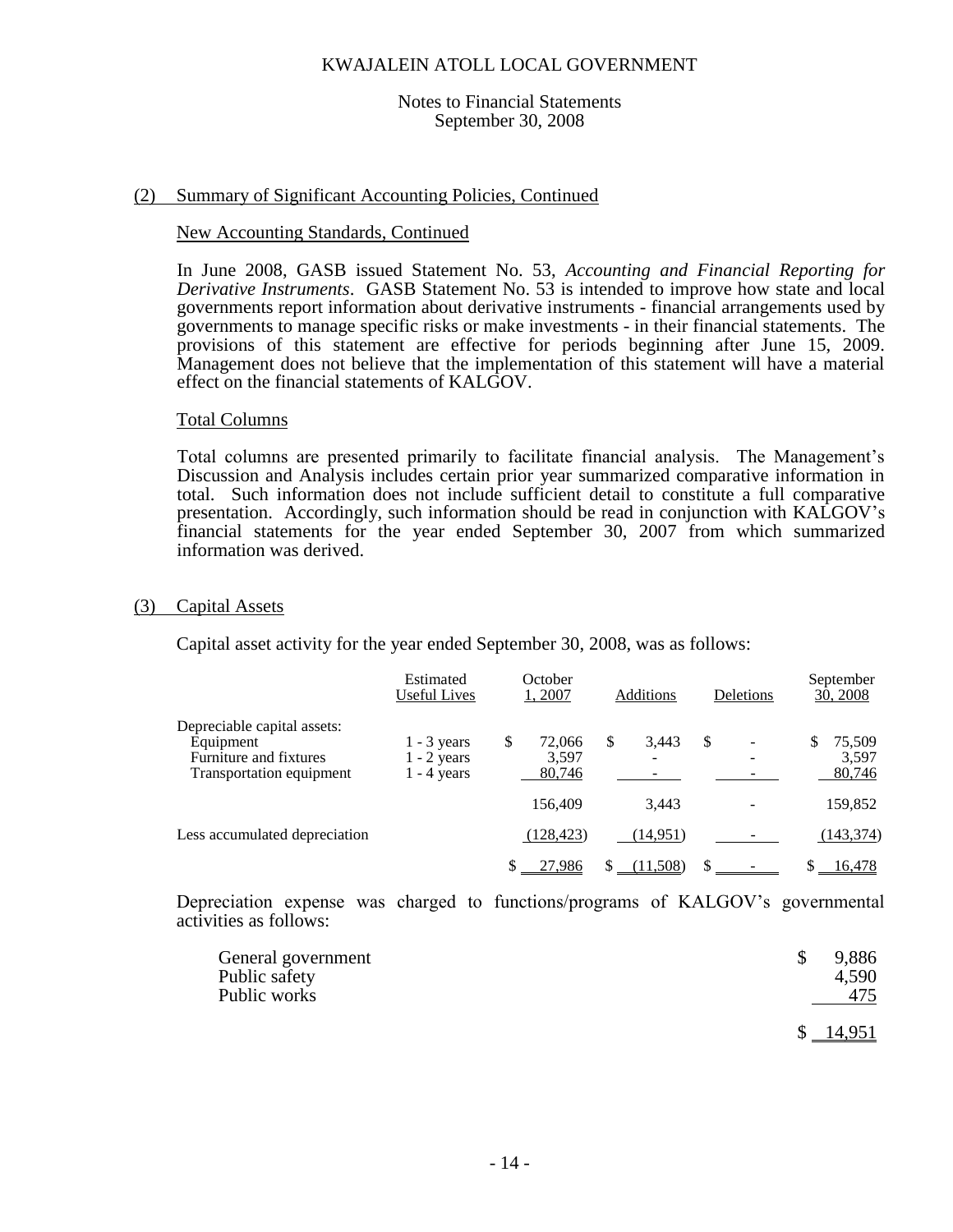#### Notes to Financial Statements September 30, 2008

### (4) Social Security Taxes Payable

At September 30, 2008, KALGOV was liable for taxes payable to the Marshall Islands Social Security Administration (MISSA) in the amount of \$6,154,438. In 2003, the Court ordered KALGOV to pay MISSA \$2.8 million for unpaid contributions from 1996 to 2000. However, in a post judgment agreement, all penalty charges were waived with the condition that KALGOV pay a fixed amount monthly to cover the delinquent amounts and keep current on its quarterly obligations. KALGOV has been unable to keep current on its quarterly obligations and thus the entire \$6,154,438 has been reflected as current in the accompanying financial statements. KALGOV has not recorded any additional penalties and interest.

#### (5) Withholding Taxes Payable

At September 30, 2008, KALGOV was liable for withholding taxes payable to the Republic of the Marshall Islands (RepMar) in the amount of \$2,760,123. No repayment schedule with RepMar exists and thus the entire \$2,760,123 has been reflected as a current liability in the accompanying financial statements.

#### (6) Long-Term Obligations

Long-term liabilities will be liquidated in the future from governmental funds. During the year ended September 30, 2008, the following changes occurred in liabilities reported as part of KALGOV's long-term liabilities in the statement of net assets:

|                      | <b>Dctober</b><br>2007 | Additions | Deletions                         | September<br>30, 2008 | Due Within<br>One Year |
|----------------------|------------------------|-----------|-----------------------------------|-----------------------|------------------------|
| Compensated absences | \$269,657              | 7.888     | <b>Contract Contract Contract</b> | \$ 277,545            | $\sim$                 |

## (7) Contingencies

#### Sick Leave

It is the policy of KALGOV to record expenditures for sick leave when leave is actually taken. Sick leave is compensated time for absence during working hours arising from employee illness or injury. The estimated accumulated amount of unused sick leave as of September 30, 2008, is \$335,815. KALGOV has accrued an estimated liability of \$167,909 at September 30, 2008, for potential future sick leave payments in accordance with the compensated absences policy.

#### Insurance Coverage

KALGOV does not maintain insurance coverage for a significant amount of fixed assets. In the event of a catastrophe, KALGOV may be self-insured to a material extent.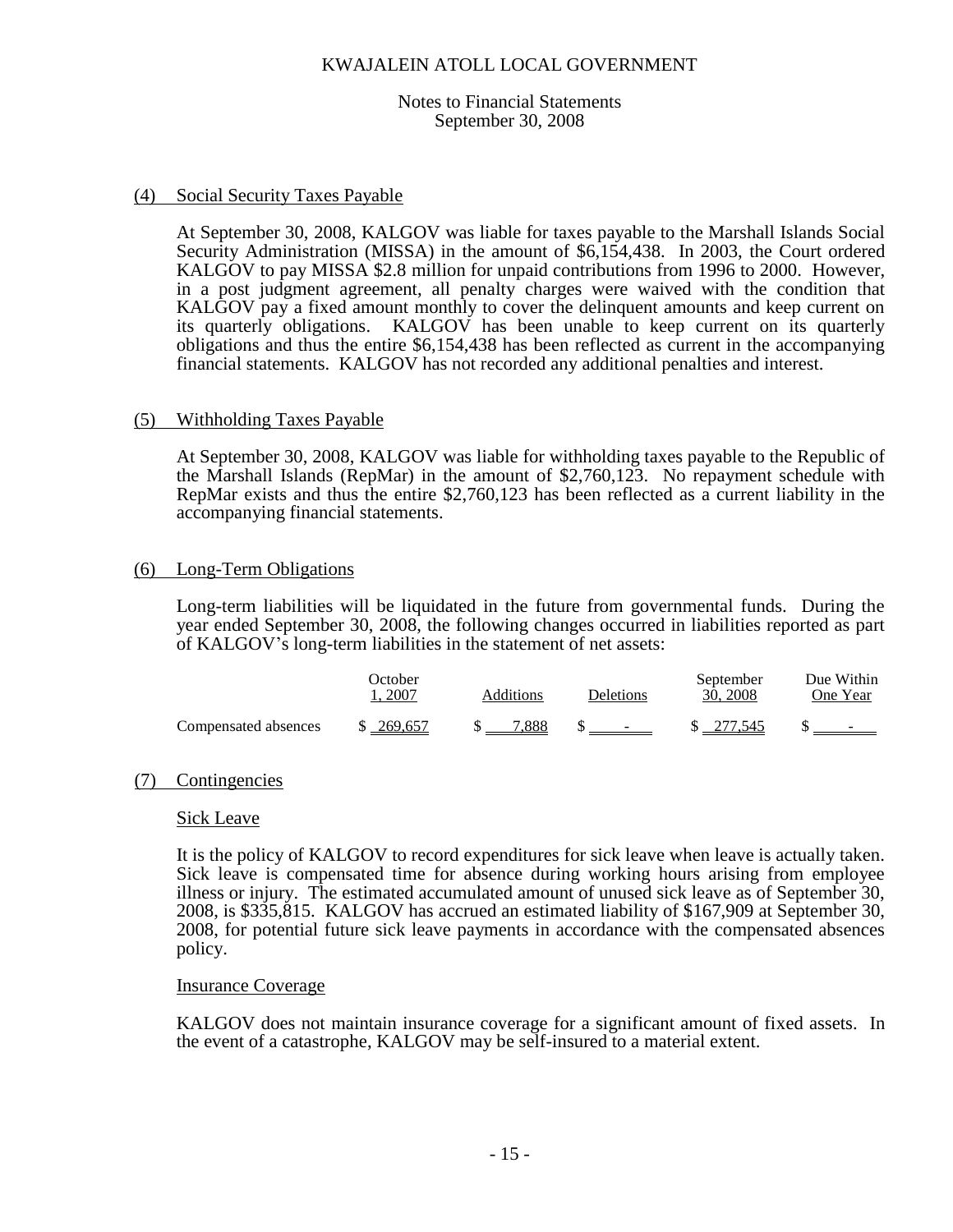#### Notes to Financial Statements September 30, 2008

#### (8) Related Party Transactions

KALGOV processes payroll for employees of the Kwajalein Atoll Port Authority (KAPA) on a reimbursable basis. Total related gross salaries and wages and related employer MISSA share for the year ended September 30, 2008, amounted to \$32,196. Related receivables of \$38,244 are included within other receivables in the accompanying statement of net assets as of September 30, 2008. KALGOV recorded an allowance for the entire receivable balance of \$38,244 as of September 30, 2008.

#### (9) Risk Management

KALGOV is exposed to various risks of loss related to torts; theft of, damage to, and destruction of assets; errors and omissions; injuries to employees; and natural disasters. KALGOV has elected to purchase commercial insurance coverage from independent third parties for the risks of loss to which it is exposed. Settled claims from these risks have not exceeded commercial insurance coverage for the past three years.

#### (10) Going Concern

As a result of recurring operating deficits and a significant unreserved fund deficit in the General Fund, there is substantial doubt about KALGOV's ability to continue as a going concern. Management's plans to address KALGOV's financial situation include:

- Reducing certain controllable expenses.
- Minimizing capital acquisitions.
- Reducing regular working hours for employees.
- Implementing a comp time system for overtime hours worked.
- Negotiating amounts due from RepMar for past appropriations not honored in accordance with the Memorandum of Understanding dated March 29, 1987 for the assumption of the Department of Public Works.
- Negotiating with RepMar for the return of the Department of Public Works back to RepMar.

Management believes that actions presently being taken to revise KALGOV operating requirements, as outlined above, provide the opportunity for KALGOV to continue as a going concern and to commence the process of reducing the abovementioned General Fund deficit position (see note 11).

#### (11) Subsequent Event

In January 2010, KALGOV entered into a memorandum of understanding (MOU) with RepMar and MISSA to address taxes payable. The MOU assigned 40% of KALGOV's share of all immoveable property tax collected from Kwajalein land-use payments to MISSA and RepMar with 60% and 40% issued directly to MISSA and RepMar, respectively. As a result of the MOU the nature of the tax payable liabilities to MISSA and RepMar have changed in that the total amounts are not due within one year. As a result of the MOU, \$210,948 was recorded as an extraordinary item of the General Fund. Accordingly, MISSA and RepMar taxes payable are not recorded within the General Fund in the accompanying financial statements.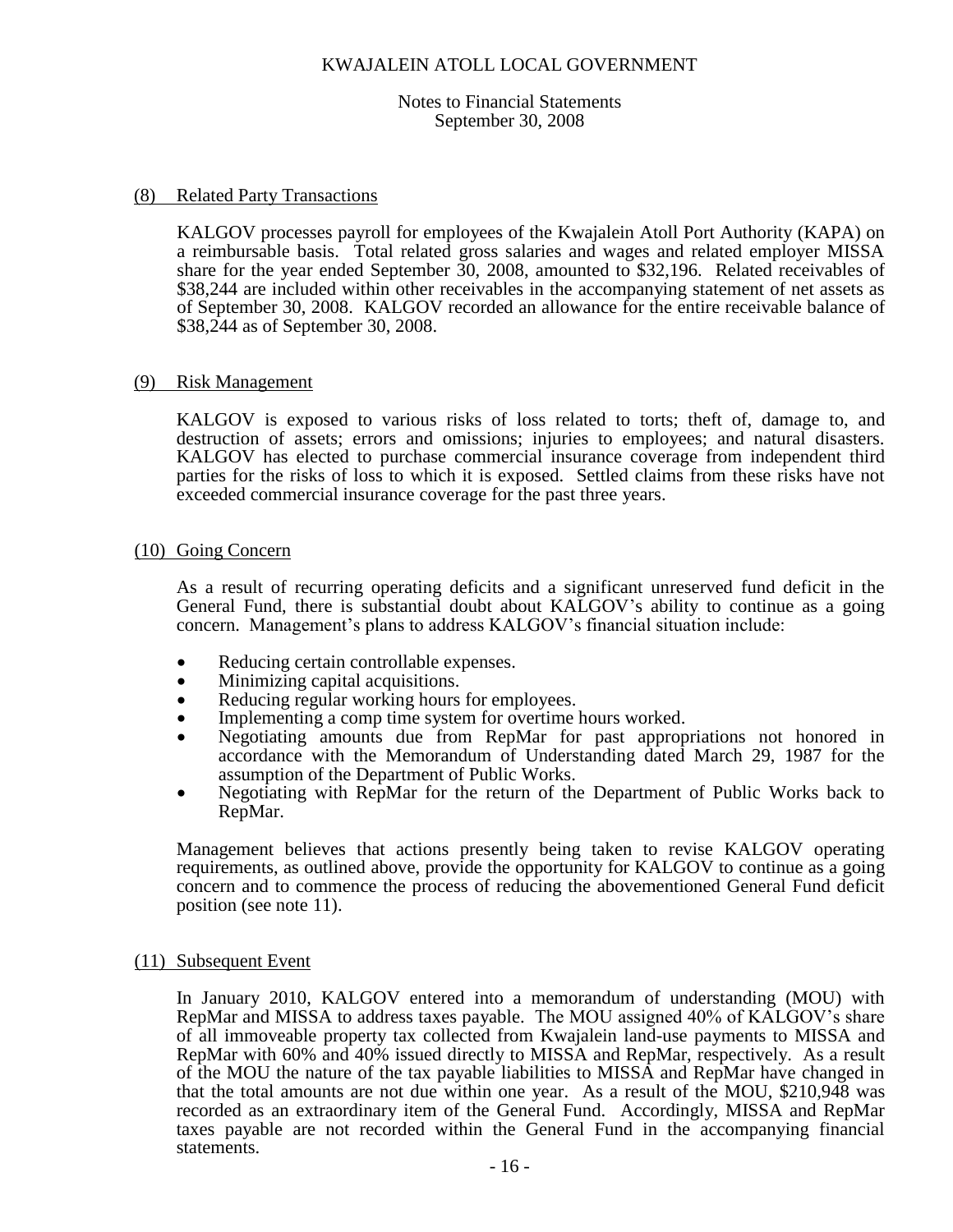## REQUIRED SUPPLEMENTARY INFORMATION

## YEAR ENDED SEPTEMBER 30, 2008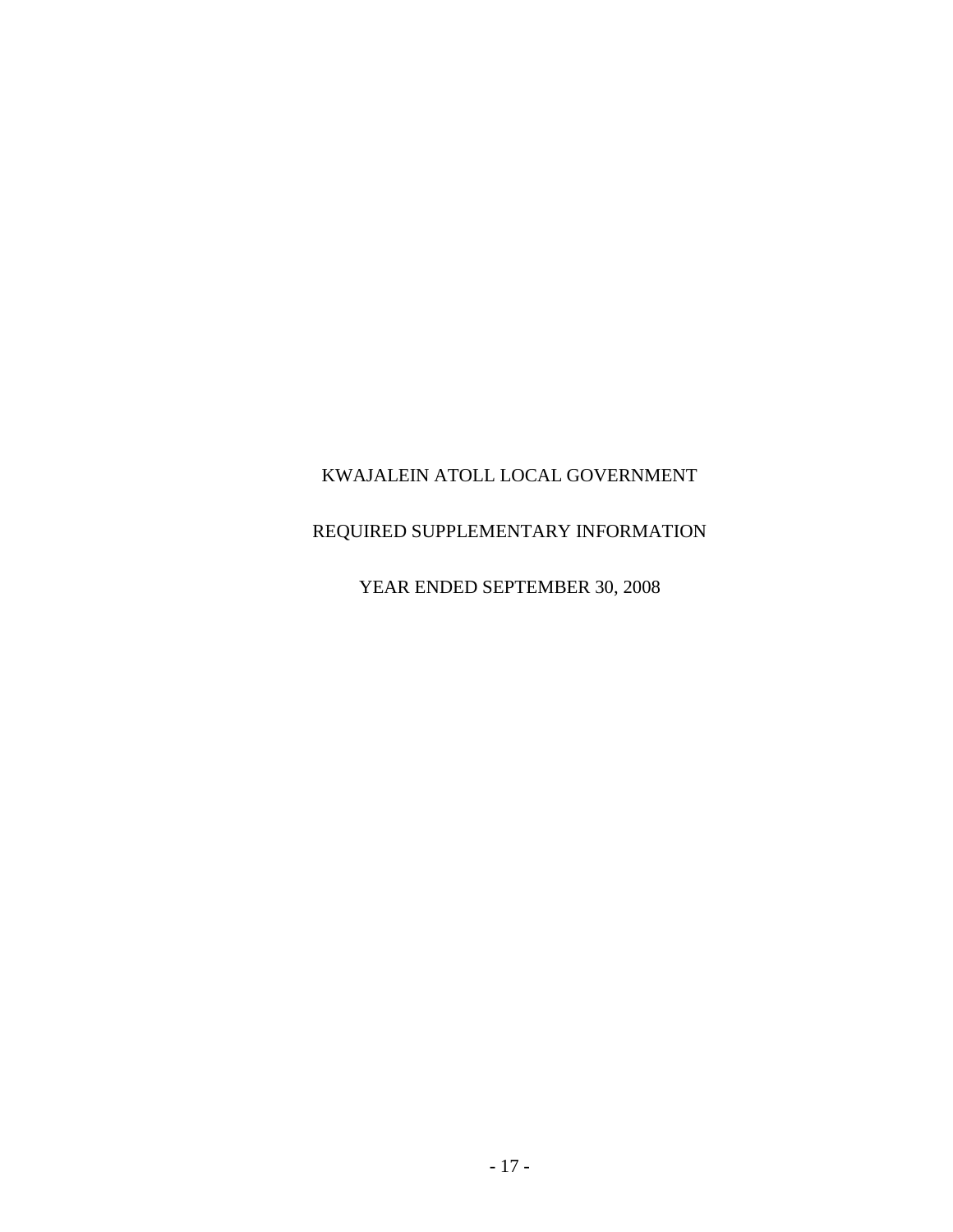## Schedule of Revenues, Expenditures and Changes in Unreserved Fund Deficit - Budget and Actual - General Fund Year Ended September 30, 2008

|                                              |               | <b>Budgeted Amounts</b>  |        |           | Variance<br>Positive |               |
|----------------------------------------------|---------------|--------------------------|--------|-----------|----------------------|---------------|
|                                              | Original      | Final                    | Actual |           | (Negative)           |               |
| Revenues:                                    |               |                          |        |           |                      |               |
| Taxes:                                       |               |                          |        |           |                      |               |
| Property                                     | \$<br>670,000 | 670,000<br><sup>\$</sup> | \$.    | 632,105   | \$.                  | (37, 895)     |
| Excise                                       | 349,900       | 349,900                  |        | 268,752   |                      | (81, 148)     |
| Grants and contributions:                    |               |                          |        |           |                      |               |
| Operating                                    | 906,044       | 906,044                  |        | 22,577    |                      | (883, 467)    |
| Fees and other                               | 211,150       | 211,150                  |        | 99,741    |                      | (111, 409)    |
| Other                                        | 193,008       | 193,008                  |        | 19,607    |                      | (173, 401)    |
| Total revenues                               | 2,330,102     | 2,330,102                |        | 1,042,782 |                      | (1, 287, 320) |
| Expenditures:                                |               |                          |        |           |                      |               |
| General government                           | 894,127       | 894,127                  |        | 403,433   |                      | 490,694       |
| Public works                                 | 866,078       | 866,078                  |        | 484,569   |                      | 381,509       |
| Public safety                                | 546,063       | 546,063                  |        | 361,982   |                      | 184,081       |
| Culture and recreation                       | 61,290        | 61,290                   |        | 48,581    |                      | 12,709        |
| Total expenditures                           | 2,367,558     | 2,367,558                |        | 1,298,565 |                      | 1,068,993     |
| Extraordinary item:                          |               |                          |        |           |                      |               |
| RMI and MISSA obligations under MOU          |               |                          |        | 210,948   |                      | 210,948       |
| Net change in unreserved fund deficit        | (37, 456)     | (37, 456)                |        | (44, 835) |                      | (7, 379)      |
| Unreserved fund deficit at beginning of year | (36,784)      | (36, 784)                |        | (36, 784) |                      |               |
| Unreserved fund deficit at end of year       | (74,240)      | (74,240)                 |        | (81, 619) |                      | (7, 379)      |

See accompanying notes to required supplementary information - budgetary reporting.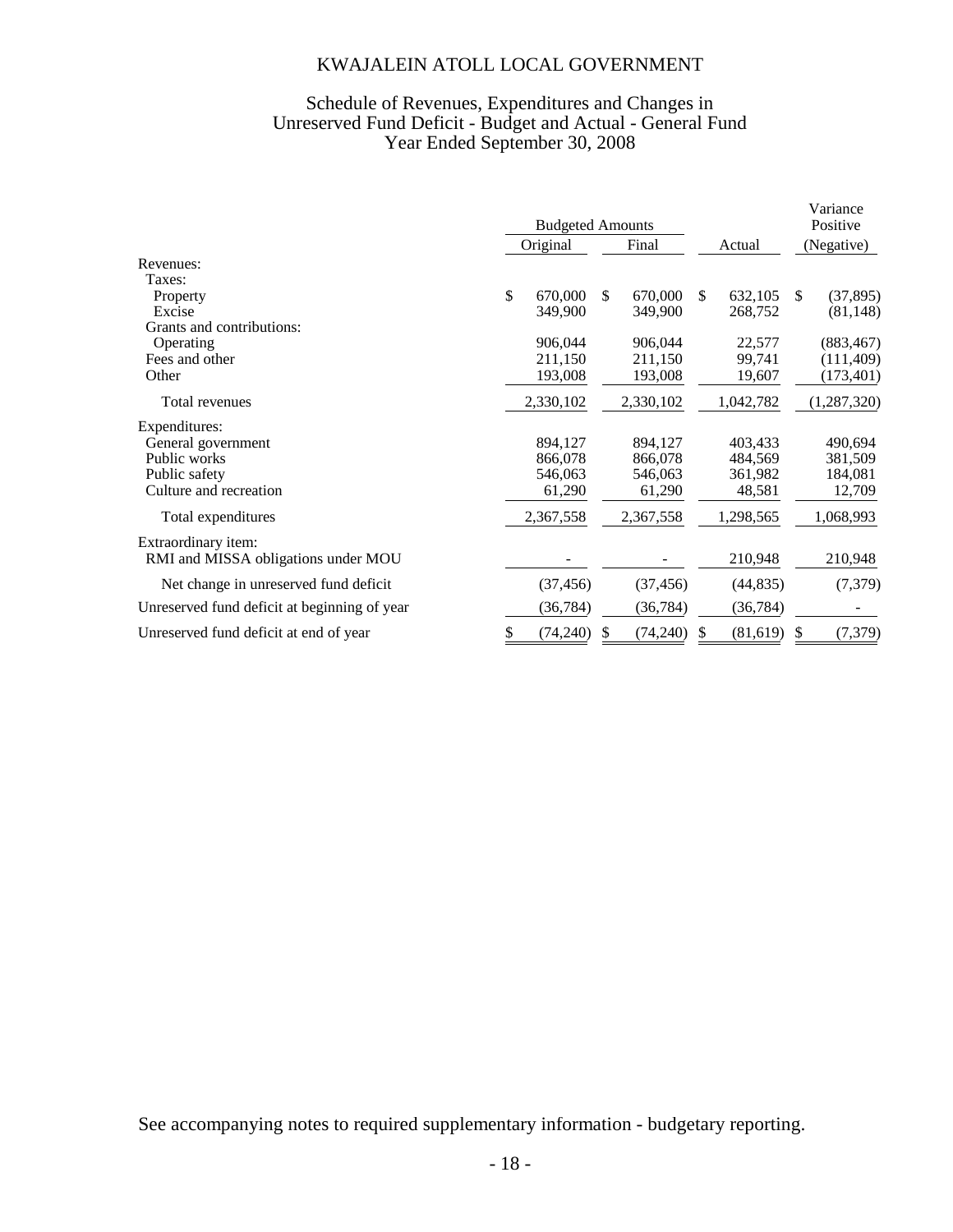### Notes to Required Supplementary Information - Budgetary Reporting September 30, 2008

#### (1) Budgetary Information

The Constitution of KALGOV provides for the Executive Committee to introduce to the Kwajalein Atoll Local Council (the Council) at least one set of budget estimates of revenues and expenditures and at least one appropriation ordinance for each fiscal year. No monies shall be expended unless appropriated by ordinance for the purpose for which it is to be expended.

Accounting principles used in developing data on a budgetary basis do not differ from those used in preparing the basic financial statements in conformity with GAAP.

Encumbrance accounting for budgetary control purposes is not followed by KALGOV; however, management has determined that no material encumbrances exist at year end.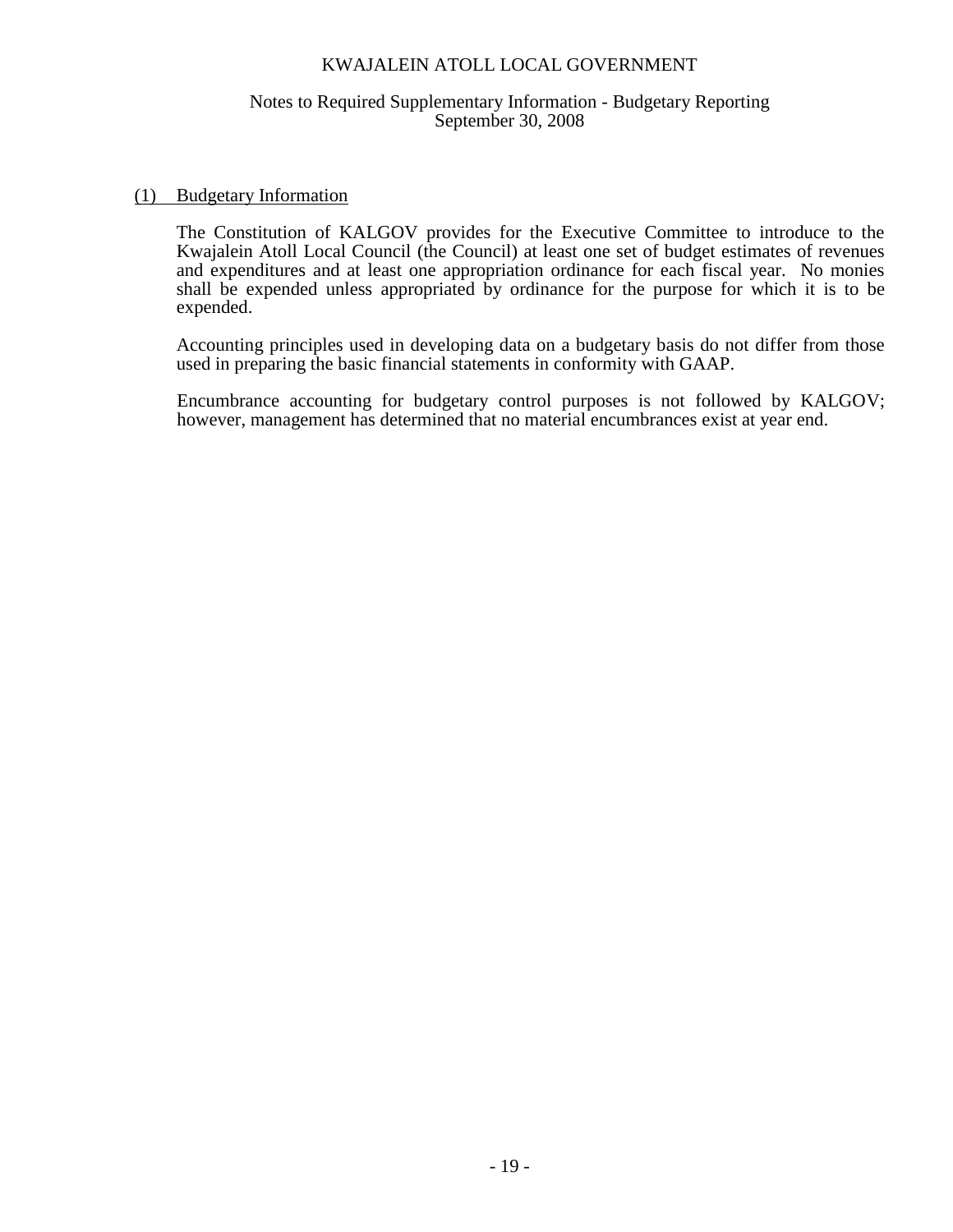## OTHER SUPPLEMENTARY INFORMATION

YEAR ENDED SEPTEMBER 30, 2008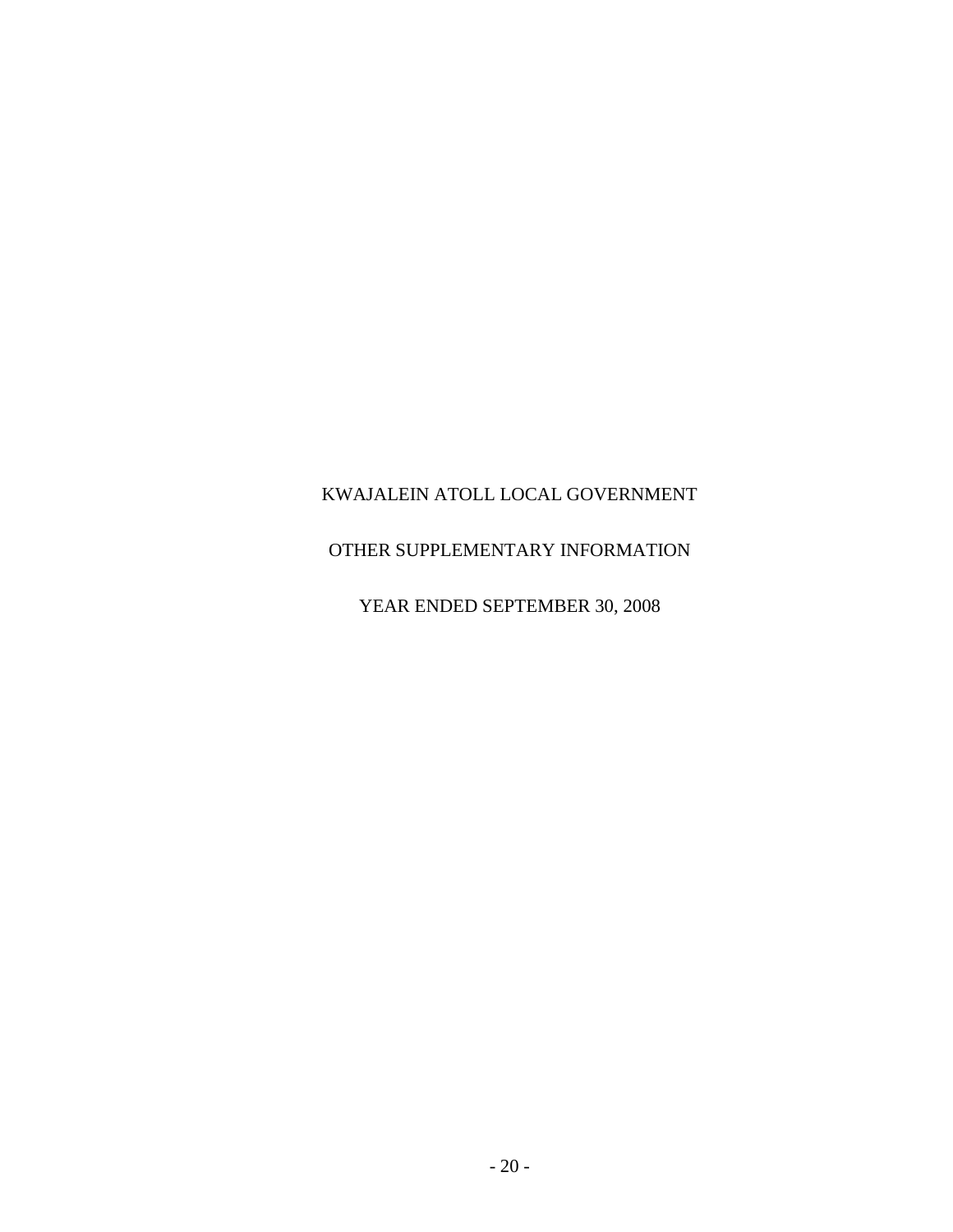### KWAJALEIN ATOLL LOCAL GOVERNMENT GENERAL FUND

## September 30, 2008

The General Fund is used to account for resources traditionally associated with government which are not required legally or by sound financial management to be accounted for in another fund. The following are combined and included in the General Fund as of September 30, 2008:

## Operating Fund

This fund accounts for all governmental transactions, except those activities of the Department of Public Works and Public Safety.

#### Public Services Fund

This fund accounts for the activities of the Department of Public Works and Public Safety.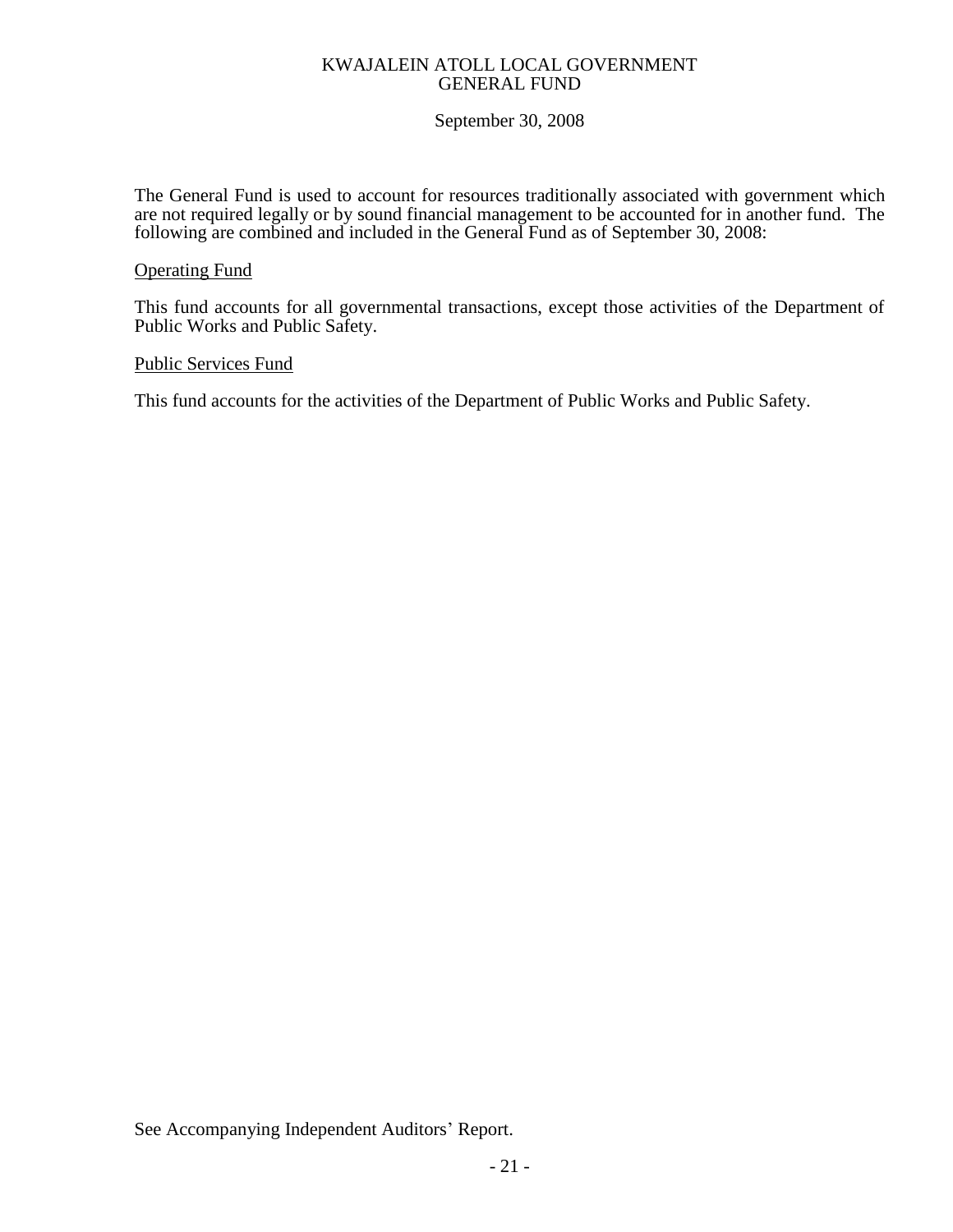#### Combining Balance Sheet General Fund September 30, 2008

| <b>ASSETS</b>                                                                            | Operating |                             | Public<br>Service |             | Eliminations      | Total                  |
|------------------------------------------------------------------------------------------|-----------|-----------------------------|-------------------|-------------|-------------------|------------------------|
| Cash and cash equivalents<br>Other receivables, net<br>Due from other funds              | \$        | 1,835<br>6,966<br>1,594,814 | $\mathcal{S}$     |             | \$<br>(1,594,814) | \$<br>1,835<br>6,966   |
|                                                                                          | \$.       | 1,603,615                   | \$                |             | \$(1,594,814)     | \$<br>8,801            |
| <b>LIABILITIES AND</b><br>FUND BALANCES (DEFICIT)                                        |           |                             |                   |             |                   |                        |
| Liabilities:<br>Accounts payable<br>Other liabilities and accruals<br>Due to other funds | \$        | 28,335<br>62,085            | $\mathcal{S}$     | 1,594,814   | \$<br>(1,594,814) | \$<br>28,335<br>62,085 |
| <b>Total liabilities</b>                                                                 |           | 90,420                      |                   | 1,594,814   | (1,594,814)       | 90,420                 |
| Contingencies                                                                            |           |                             |                   |             |                   |                        |
| Fund balances (deficits):<br>Unreserved                                                  |           | 1,513,195                   |                   | (1,594,814) |                   | (81, 619)              |
| Total fund balances (deficits)                                                           |           | 1,513,195                   |                   | (1,594,814) |                   | (81,619)               |
|                                                                                          | \$        | 1,603,615                   | \$                |             | \$(1,594,814)     | \$<br>8,801            |

See accompanying Independent Auditors' Report.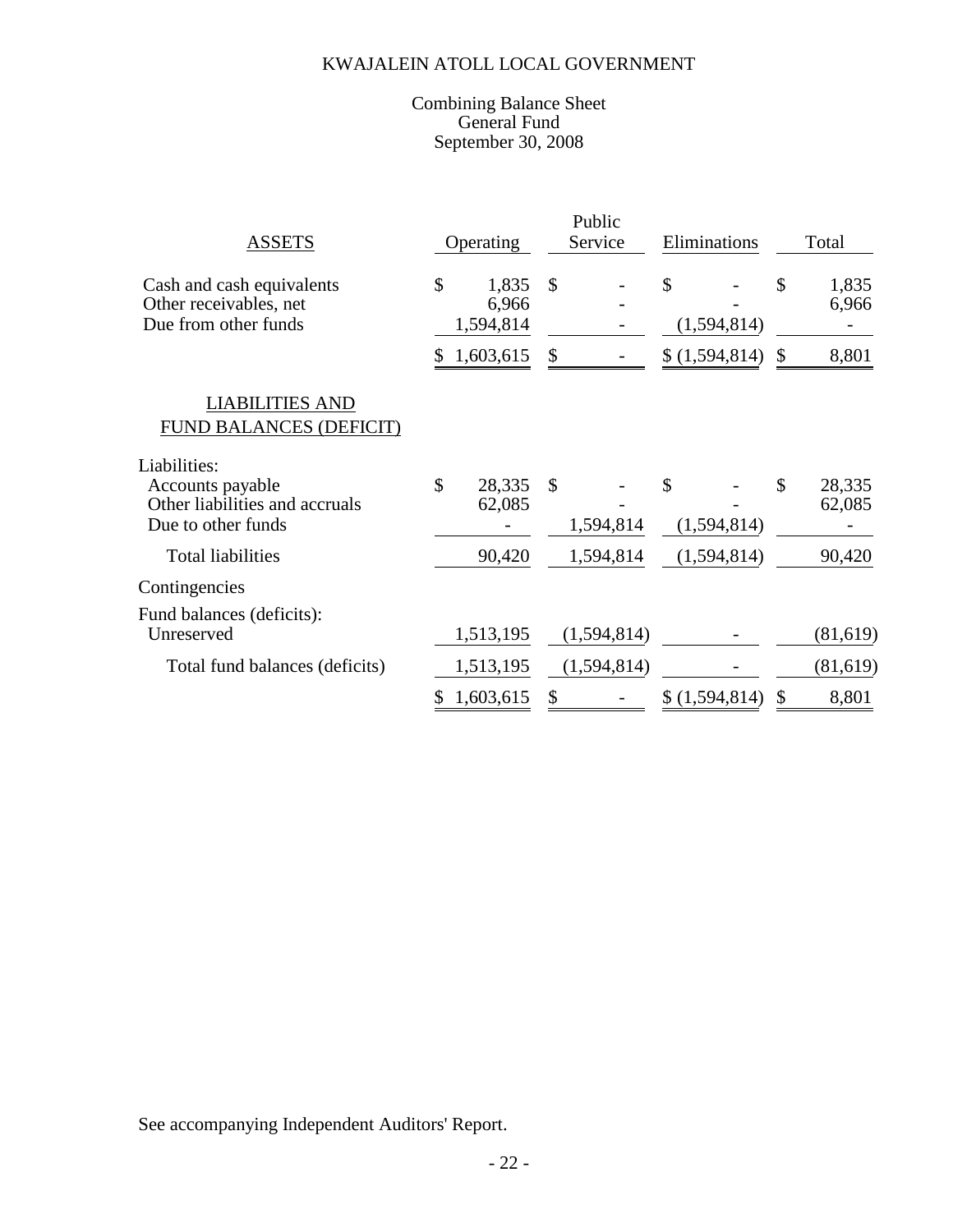### Year Ended September 30, 2008 Combining Statement of Revenues, Expenditures by Function, and Changes in Fund Balances (Deficits) General Fund

|                                              | Operating               |        | Public<br>Service | Eliminations  | Total                   |
|----------------------------------------------|-------------------------|--------|-------------------|---------------|-------------------------|
| Revenues:                                    |                         |        |                   |               |                         |
| Taxes:                                       |                         |        |                   |               |                         |
| Property                                     | $\mathbb{S}$<br>632,105 |        | $\mathcal{S}$     | $\mathcal{S}$ | $\mathbb{S}$<br>632,105 |
| Excise                                       | 268,752                 |        |                   |               | 268,752                 |
| Grants and contributions:<br>Operating       |                         | 22,577 |                   |               | 22,577                  |
| Fees and other                               |                         | 81,029 | 18,712            |               | 99,741                  |
| Other                                        |                         | 19,607 |                   |               | 19,607                  |
|                                              |                         |        |                   |               |                         |
| Total revenues                               | 1,024,070               |        | 18,712            |               | 1,042,782               |
| Expenditures:                                |                         |        |                   |               |                         |
| General government                           | 403,433                 |        |                   |               | 403,433                 |
| Public works                                 |                         |        | 484,569           |               | 484,569                 |
| Public safety                                |                         |        | 361,982           |               | 361,982                 |
| Culture and recreation                       |                         |        | 48,581            |               | 48,581                  |
| Total expenditures                           | 403,433                 |        | 895,132           |               | 1,298,565               |
| Excess (deficiency) of revenues              |                         |        |                   |               |                         |
| over (under) expenditures                    | 620,637                 |        | (876, 420)        |               | (255, 783)              |
| Other financing sources (uses):              |                         |        |                   |               |                         |
| Operating transfers in                       |                         |        | 423,781           | (423,781)     |                         |
| Operating transfers out                      | (423,781)               |        |                   | 423,781       |                         |
|                                              |                         |        |                   |               |                         |
| Total other financing sources<br>(uses), net | (423, 781)              |        | 423,781           |               |                         |
|                                              |                         |        |                   |               |                         |
| Extraordinary item:                          |                         |        |                   |               |                         |
| RMI and MISSA obligations                    |                         |        |                   |               |                         |
| under MOU                                    | 210,948                 |        |                   |               | 210,948                 |
| Change in fund balances (deficits)           | 407,804                 |        | (452, 639)        |               | (44, 835)               |
| Fund balances (deficits) at                  |                         |        |                   |               |                         |
| beginning of year                            | 1,105,391               |        | (1,142,175)       |               | (36, 784)               |
| Fund balances (deficits) at end              |                         |        |                   |               |                         |
| of year                                      | 1,513,195<br>\$         |        | \$(1,594,814)     | \$            | (81, 619)<br>\$         |

See accompanying Independent Auditors' Report.